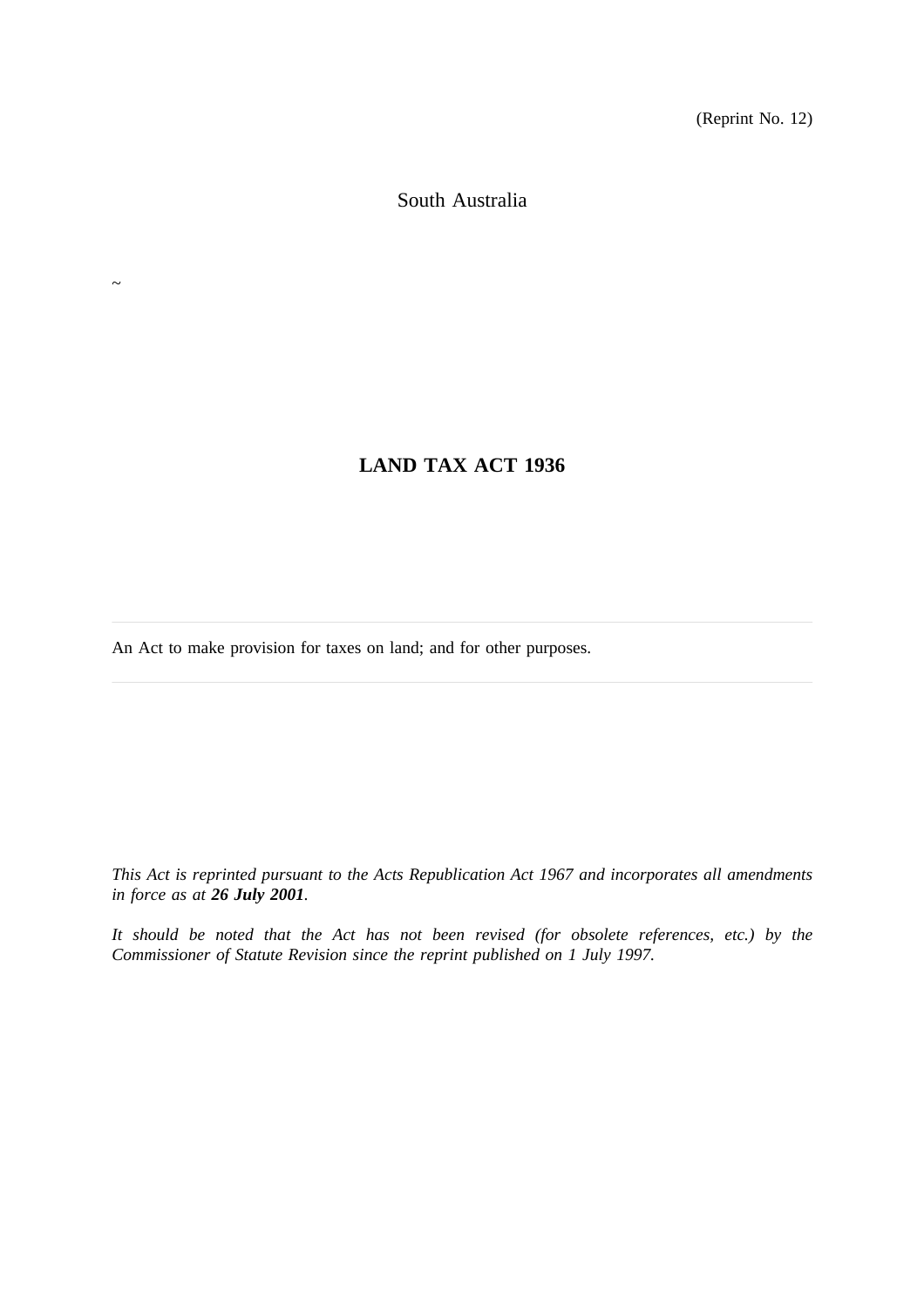# **LAND TAX ACT 1936**

#### being

#### Land Tax Act 1936 No. 2318 of 1936 [Assented to 26 November 1936]<sup>1</sup>

#### as amended by

Land Tax Act Amendment Act 1942 No. 34 of 1942 [Assented to 26 November 1942] Land Tax Act Amendment Act 1948 No. 16 of 1948 [Assented to 23 September 1948] Land Tax Act Amendment Act 1952 No. 47 of 1952 [Assented to 4 December 1952]<sup>2</sup> Land Tax Act Amendment Act 1961 No. 8 of 1961 [Assented to 19 October 1961]<sup>3</sup> Land Tax Act Amendment Act 1965 No. 32 of 1965 [Assented to 2 December 1965] Land Tax Act Amendment Act 1966 No. 39 of 1966 [Assented to 25 August 1966] Land Tax Act Amendment Act 1967 No. 40 of 1967 [Assented to 28 September 1967]<sup>4</sup> Land Tax Act Amendment Act 1969 No. 56 of 1969 [Assented to 4 December 1969]<sup>5</sup> Land Tax Act Amendment Act 1970 No. 49 of 1970 [Assented to 10 December 1970]<sup>6</sup> Land Tax Act Amendment Act 1971 No. 53 of 1971 [Assented to 23 September 1971] Land Tax Act Amendment Act 1972 No. 78 of 1972 [Assented to 5 October 1972]<sup>7</sup> Statutes Amendment (Valuation of Land) Act 1972 No. 79 of 1972 [Assented to 5 October 1972]<sup>8</sup> Rates and Taxes Remission Act 1974 No. 16 of 1974 [Assented to 4 April 1974]<sup>9</sup> Land Tax Act Amendment Act 1974 No. 109 of 1974 [Assented to 5 December 1974] Land Tax Act Amendment Act 1975 No. 48 of 1975 [Assented to 10 April 1975]<sup>10</sup> Statutes Amendment (Rates and Taxes Remission) Act 1975 No. 98 of 1975 [Assented to 20 November 1975]<sup>11</sup> Land Tax Act Amendment Act 1976 No. 41 of 1976 [Assented to 22 October 1976]<sup>12</sup> Land Tax Act Amendment Act 1977 No. 32 of 1977 [Assented to 27 October 1977]<sup>13</sup> Statutes Amendment (Rates and Taxes Remission) Act 1977 No. 55 of 1977 [Assented to 15 December 1977]<sup>14</sup> Land Tax Act Amendment Act 1979 No. 61 of 1979 [Assented to 8 November 1979]<sup>15</sup> Statutes Amendment (Valuation of Land) Act 1981 No. 29 of 1981 [Assented to 19 March 1981]<sup>16</sup> Land Tax Act Amendment Act 1982 No. 79 of 1982 [Assented to 9 September 1982]17 Land Tax Act Amendment Act 1983 No. 80 of 1983 [Assented to 24 November 1983]<sup>18</sup> Valuation of Land Act Amendment Act 1984 No. 88 of 1984 [Assented to 29 November 1984]<sup>19</sup> Land Tax Act Amendment Act 1985 No. 79 of 1985 [Assented to 22 August 1985]<sup>21</sup> Land Tax Act Amendment Act 1986 No. 62 of 1986 [Assented to 6 November 1986]<sup>21</sup> Rates and Land Tax Remission Act 1986 No. 78 of 1986 [Assented to 4 December 1986]<sup>22</sup> Statutes Amendment (Taxation) Act 1987 No. 2 of 1987 [Assented to 5 March 1987] Land Tax Act Amendment Act 1987 No. 72 of 1987 [Assented to 5 November 1987]<sup>23</sup> Land Tax Act Amendment Act 1988 No. 63 of 1988 [Assented to 27 October 1988]<sup>24</sup> Land Tax Act Amendment Act 1989 No. 48 of 1989 [Assented to 31 August 1989]<sup>25</sup> Land Tax Act Amendment Act 1990 No. 44 of 1990 [Assented to 25 October 1990]<sup>26</sup> Land Tax (Miscellaneous) Amendment Act 1991 No. 46 of 1991 [Assented to 21 November 1991]<sup>27</sup> Land Tax (Rates) Amendment Act 1992 No. 50 of 1992 [Assented to 29 October 1992]<sup>28</sup> Statutes Amendment (Expiation of Offences) Act 1992 No. 71 of 1992 [Assented to 19 November 1992]<sup>29</sup> Land Tax (Rates) Amendment Act 1993 No. 77 of 1993 [Assented to 27 October 1993] $^{30}$ Land Tax (Scale Adjustment) Amendment Act 1994 No. 63 of 1994 [Assented to 3 November 1994]<sup>31</sup> Land Tax (Home Unit Companies) Amendment Act 1995 No. 70 of 1995 [Assented to 2 November 1995]<sup>32</sup> Statutes Amendment (Community Titles) Act 1996 No. 38 of 1996 [Assented to 9 May 1996]<sup>33</sup> Statutes Amendment (Taxation Administration) Act 1996 No. 82 of 1996 [Assented to 5 December 1996]<sup>34</sup> Land Tax (Land Held On Trust) Amendment Act 1997 No. 81 of 1997 [Assented to 24 December 1997] Land Tax (Intensive Agistment) Amendment Act 1999 No. 83 of 1999 [Assented to 2 December 1999]<sup>35</sup> **Statutes Amendment (Taxation Measures) Act 2001 No. 27 of 2001 [Assented to 26 July 2001]36**

*NOTE:*

- *Asterisks indicate repeal or deletion of text.*
- *Entries appearing in bold type indicate the amendments incorporated since the last reprint.*
- *For the legislative history of the Act see Appendix.*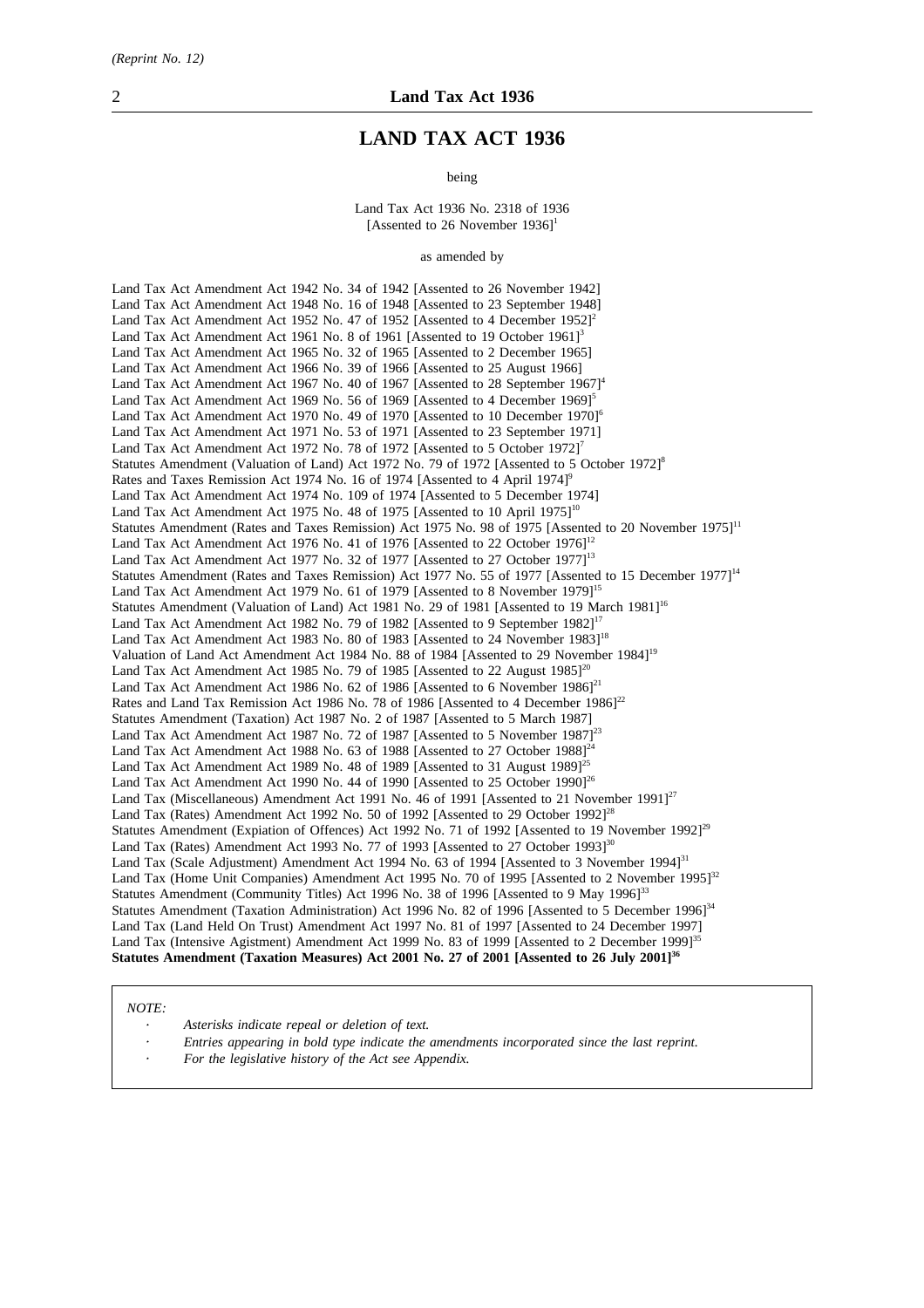- <sup>1</sup> Came into operation 7 January 1937: *Gaz.* 7 January 1937, p. 1.
- <sup>2</sup> For operation and application *see* Act No. 47 of 1952, s. 18.
- <sup>3</sup> For operation and application *see* Act No. 8 of 1961, s. 13.
- Came into operation 22 February 1968, being the day on which the Real Property Act Amendment (Strata Titles) Act 1967 came into operation: *Gaz*. 22 February 1968, p. 515.
- <sup>5</sup> Came into operation 21 May 1970: *Gaz*. 21 May 1970, p. 1842.
- <sup>6</sup> Came into operation 30 June 1971: *Gaz*. 10 June 1971, p. 2830.
- $\frac{7}{8}$  Came into operation at midnight on 30 June 1972: s. 2.
- Came into operation 1 June 1972: s. 2.
- $^{9}$  Came into operation 1 July 1973: s. 2.
- <sup>10</sup> Came into operation 2 June 1975: *Gaz*. 22 May 1975, p. 1987.
- <sup>11</sup> Came into operation 1 July 1975: s. 2.<br><sup>12</sup> Came into operation <sup>20</sup> June 1976: s. 2.
- <sup>12</sup> Came into operation 30 June 1976: s. 2.<br><sup>13</sup> Came into approxima 20 June 1977: s. 2.
- <sup>13</sup> Came into operation 30 June 1977: s. 2.<br><sup>14</sup> Came into operation 1 July 1978: s. 2.
- <sup>14</sup> Came into operation 1 July 1978: s. 2.<br><sup>15</sup> Came into approxima 20 June 1070: s. 2.
- <sup>15</sup> Came into operation 30 June 1979: s. 2
- <sup>16</sup> Came into operation 30 June 1981: *Gaz*. 4 June 1981, p. 1640.
- <sup>17</sup> Came into operation (except s. 15) 30 June 1982: s. 2; s. 15 came into operation 8 December 1983: *Gaz*. 8 December 1983, p. 1616.
- <sup>18</sup> Came into operation 30 June 1983: s. 2.<br><sup>19</sup> Came into operation 11 July 1985: Came
- <sup>19</sup> Came into operation 11 July 1985: *Gaz*. 4 July 1985, p. 6.<br>
<sup>20</sup> Came into operation at midnight on 20 June 1085, a 2
- <sup>20</sup> Came into operation at midnight on 30 June 1985: s. 2.
- <sup>21</sup> Came into operation (except s. 7 and the schedule) at midnight on 30 June 1986: s. 2(1); remainder of Act came into operation 18 May 1987: *Gaz*. 23 April 1987, p. 1072.
- <sup>22</sup> Came into operation 1 April 1987: *Gaz*. 26 March 1987, p. 702.<br>Came into operation 4 milkil 1987: *Gaz*. 26 March 1987, p. 702.
- <sup>23</sup> Came into operation at midnight on 30 June 1987: s. 2.<br><sup>24</sup>
- <sup>24</sup> Came into operation at midnight on 30 June 1988: s. 2.<br>
Come into operation at midnight on  $20 \text{ J}$ une 1980: s. 2.
- <sup>25</sup> Came into operation at midnight on 30 June 1989: s. 2.
- <sup>26</sup> Came into operation at midnight on 30 June 1990: s. 2.<br>
<sup>27</sup>
- <sup>27</sup> Came into operation at midnight on 30 June 1991: s. 2.<br><sup>28</sup> Came into operation at midnight on  $20 \text{ J}$ une 1002: s. 2.
- <sup>28</sup> Came into operation at midnight on 30 June 1992: s. 2.<br><sup>29</sup> Came into a particular 1. March 1992:  $C_{\text{max}}$  1.8 February 1.
- <sup>29</sup> Came into operation 1 March 1993: *Gaz*. 18 February 1993, p. 600.
- $\frac{30}{10}$  Came into operation at midnight on 30 June 1993: s. 2.
- $\frac{31}{32}$  Came into operation at midnight on 30 June 1994: s. 2.  $\frac{32}{33}$  Came into operation at midnight on 30 June 1995: s. 2.
- <sup>33</sup> Came into operation 4 November 1996: *Gaz*. 31 October 1996, p. 1460.
- <sup>34</sup> Part 4 (ss. 34-62) & Sched. cl. 3 came into operation 1 July 1997: *Gaz*. 19 December 1996, p. 1924.
- <sup>35</sup> Came into operation at midnight on 30 June 1999: s. 2.<br> $\frac{36}{2}$  Port 2 (s. 4) game into operation on secont (26 July)
- **<sup>36</sup> Part 2 (s. 4) came into operation on assent (26 July 2001): s. 2(1).**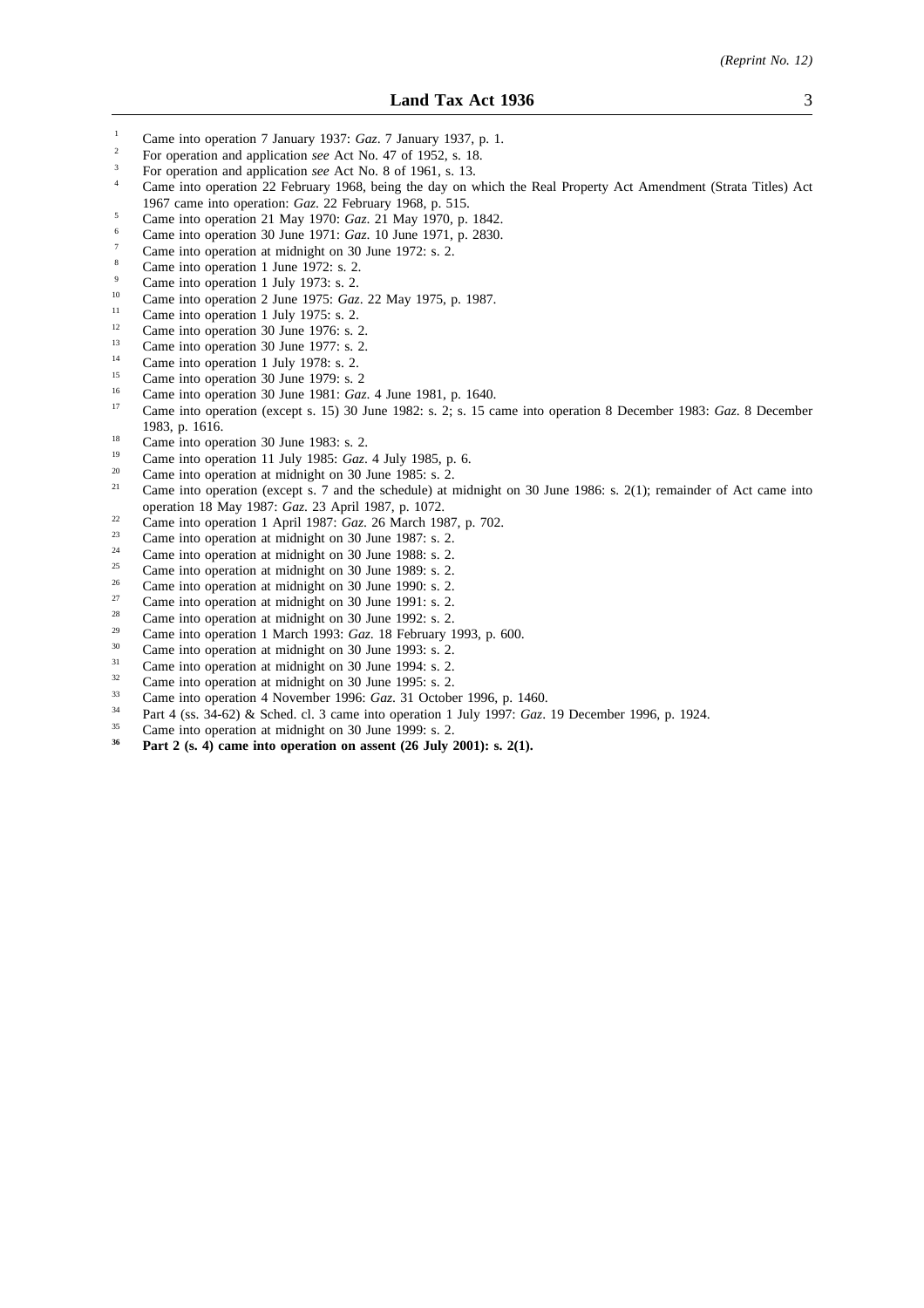# **SUMMARY OF PROVISIONS**

| 1.              | Short title                                                          |  |
|-----------------|----------------------------------------------------------------------|--|
| 2.              | Interpretation                                                       |  |
| 3.              | <b>Taxation Administration Act</b>                                   |  |
| 4.              | Imposition of land tax                                               |  |
| 5.              | Exemption of certain residential land from land tax                  |  |
| 5A.             | Waiver or refund of land tax for residential land in certain cases   |  |
| 6.              | Assessment of tax against land divided by a community or strata plan |  |
| 7.              | Taxable value of land                                                |  |
| 8.              | Scale of land tax                                                    |  |
| 9.              | Defined rural areas                                                  |  |
| 10.             | Defined shack-site areas                                             |  |
| 11.             | Minimum tax                                                          |  |
| 12.             | Tax in cases where there are two or more owners                      |  |
| 13.             | Cases of multiple ownership and aggregation of value                 |  |
| 14 <sub>1</sub> | Person liable to tax                                                 |  |
| 15.             | Change of ownership                                                  |  |
| 16.             | Liability for tax to be joint and several                            |  |
| 17.             | Distribution of burden                                               |  |
| 18.             | Contracts, etc., to evade land tax                                   |  |
| 19.             | Time for payment of tax                                              |  |
| 20.             | Power to let or sell land liable to tax                              |  |
| 21.             | Transfer of land in satisfaction of tax liability                    |  |
| 22.             | Tax first charge on land                                             |  |
| 23.             | Certificates in respect of liability to tax                          |  |
| 24.             | Alterations to valuations                                            |  |
| 25.             | Service                                                              |  |
| 26.             | Regulations                                                          |  |
|                 | <b>APPENDIX</b>                                                      |  |
|                 | <b>LEGISLATIVE HISTORY</b>                                           |  |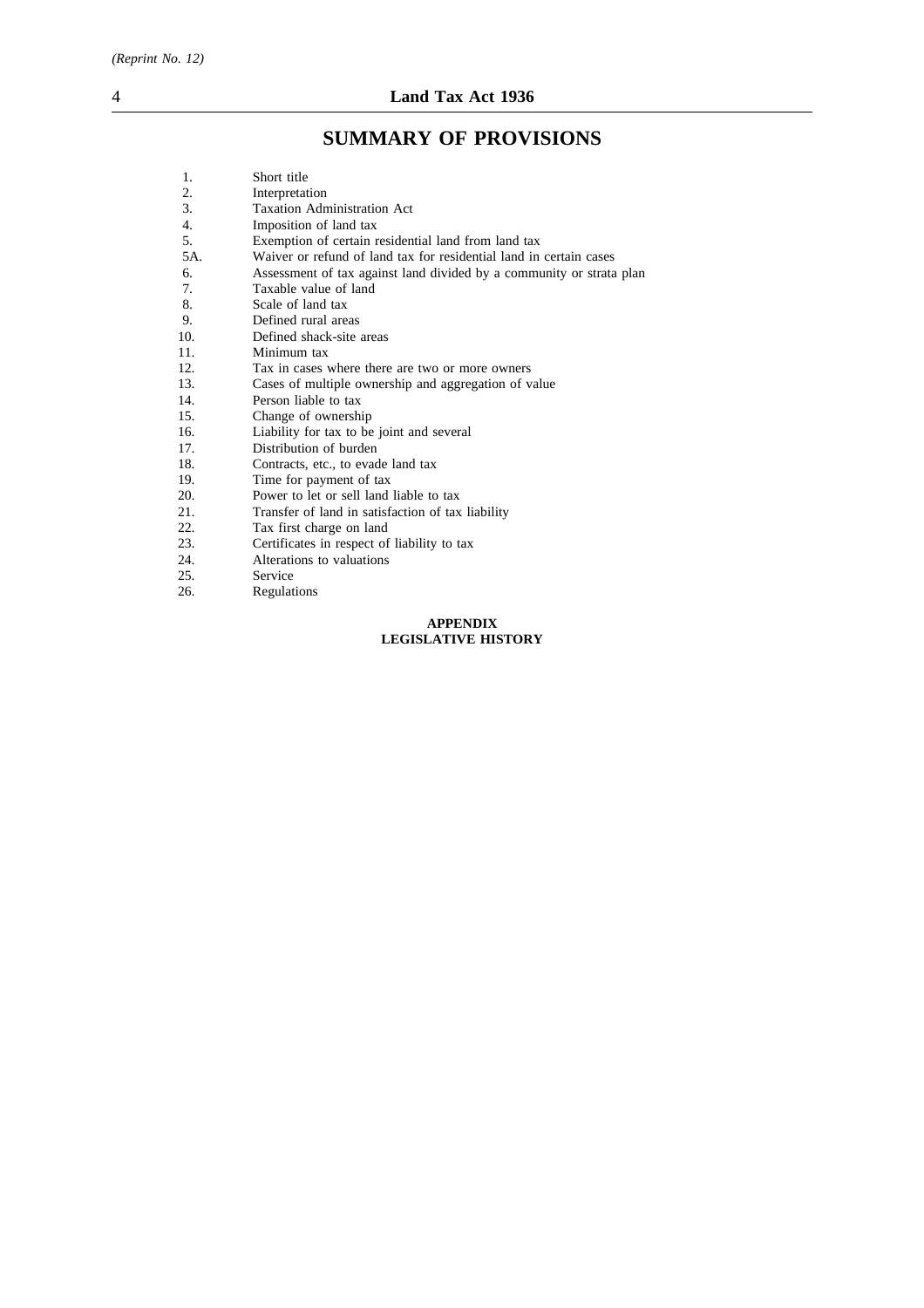### **The Parliament of South Australia enacts as follows:**

## **Short title**

**1.** This Act may be cited as the *Land Tax Act 1936*.

### **Interpretation**

**2.** (1) In this Act, unless the contrary intention appears—

"**aggregation principle**" means the principle under which the taxable value of all land owned by the same taxpayer is aggregated for the calculation of land  $\text{taxi}^1$ 

"**assessment**" or "**reassessment**" means an assessment or reassessment by the Commissioner under Part 3 of the *Taxation Administration Act 1996*;

"**business of primary production**" means the business of agriculture, pasturage, horticulture, viticulture, apiculture, poultry farming, dairy farming, forestry or any other business consisting of the cultivation of soils, the gathering in of crops, the rearing of livestock or the propagation and harvesting of fish or other aquatic organisms and including the intensive agistment of declared livestock;

"**the Commissioner**" means the person appointed or acting as the Commissioner of State Taxation, and includes a person appointed or acting as a Deputy Commissioner of State Taxation (*see Part 9 of the Taxation Administration Act 1996*);

"**company**" includes any corporate body;

"**declared livestock**" means—

- *(a)* cattle, sheep, pigs or poultry; or
- *(b)* any other kind of animal prescribed by the regulations for the purposes of this definition;

"**defined rural area**" means an area declared by the Governor under section 9;

"**defined shack-site area**" means an area declared by the Governor under section 10;

"**determination of site value**" in relation to land means a determination or assessment of site value in force under the *Valuation of Land Act 1971*;

"**document**" means book, account, paper (including a security or any instrument) or any record of information, whether in writing or accessible only through the use of a computer or other device;

"**land used for primary production**" means any parcel of land of not less than 0.8 hectare in area as to which the Commissioner is satisfied—

- *(a)* that the land is used wholly or mainly for the business of primary production; and
- *(b)* where the land is within a defined rural area that the principal business of the owner of the land—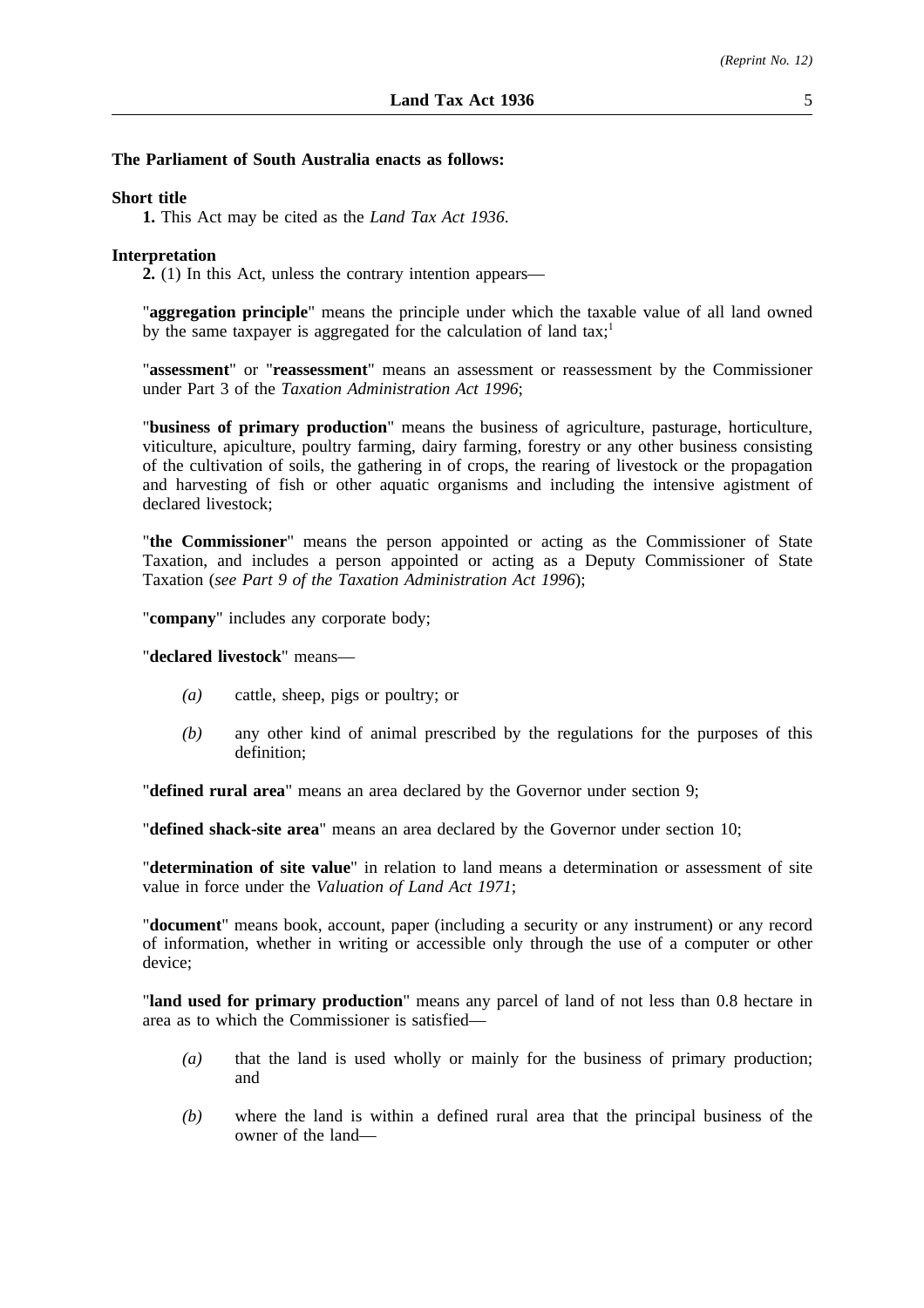- (i) is primary production of the type for which the land is used and the land is used to a significant extent for the purposes of that business; or
- (ii) is the business of processing or marketing primary produce and the land or produce of the land is used to a significant extent for the purposes of that business;

"**land tax**" means any tax imposed by this Act;

"**notice**" means any notice, written or printed, or partly written or partly printed;

"**owner**"—

- *(a)* in relation to land alienated from the Crown by grant in fee simple means any person (other than a mortgagee of the land)—
	- (i) who holds; or
	- (ii) who is entitled to; or
	- (iii) who is entitled to purchase or acquire,

a legal or equitable estate of fee simple in the land or any other estate or interest (other than an estate or interest of leasehold) in the land conferring a right to possession of the land; and

- *(b)* in relation to land of the Crown subject to any agreement for sale, or right of purchase, means the person entitled to the benefit of that agreement or right of purchase; and
- *(c)* in relation to land held under perpetual lease, means the holder of that lease; and
- *(d)* in relation to land held under a shack site lease, means the holder of that lease; and
- *(e)* in relation to land in a defined shack-site area, means the occupier of the land;

"**retirement village**" means retirement village as defined in the *Retirement Villages Act 1987*;

"**shack site lease**" means a lease for the occupation of land for holiday, recreational or residential purposes where—

- *(a)* the land is situated on or adjacent to the banks of the River Murray, a tributary of the River Murray, or a lake or lagoon connected with the River Murray or a tributary of the River Murray; and
- *(b)* the lease was, as at midnight on 30 June, 1989, registered over the relevant land; and
- *(c)* the term of the lease is at least 40 years;

"**site value**" in relation to land has the meaning assigned by the *Valuation of Land Act 1971*;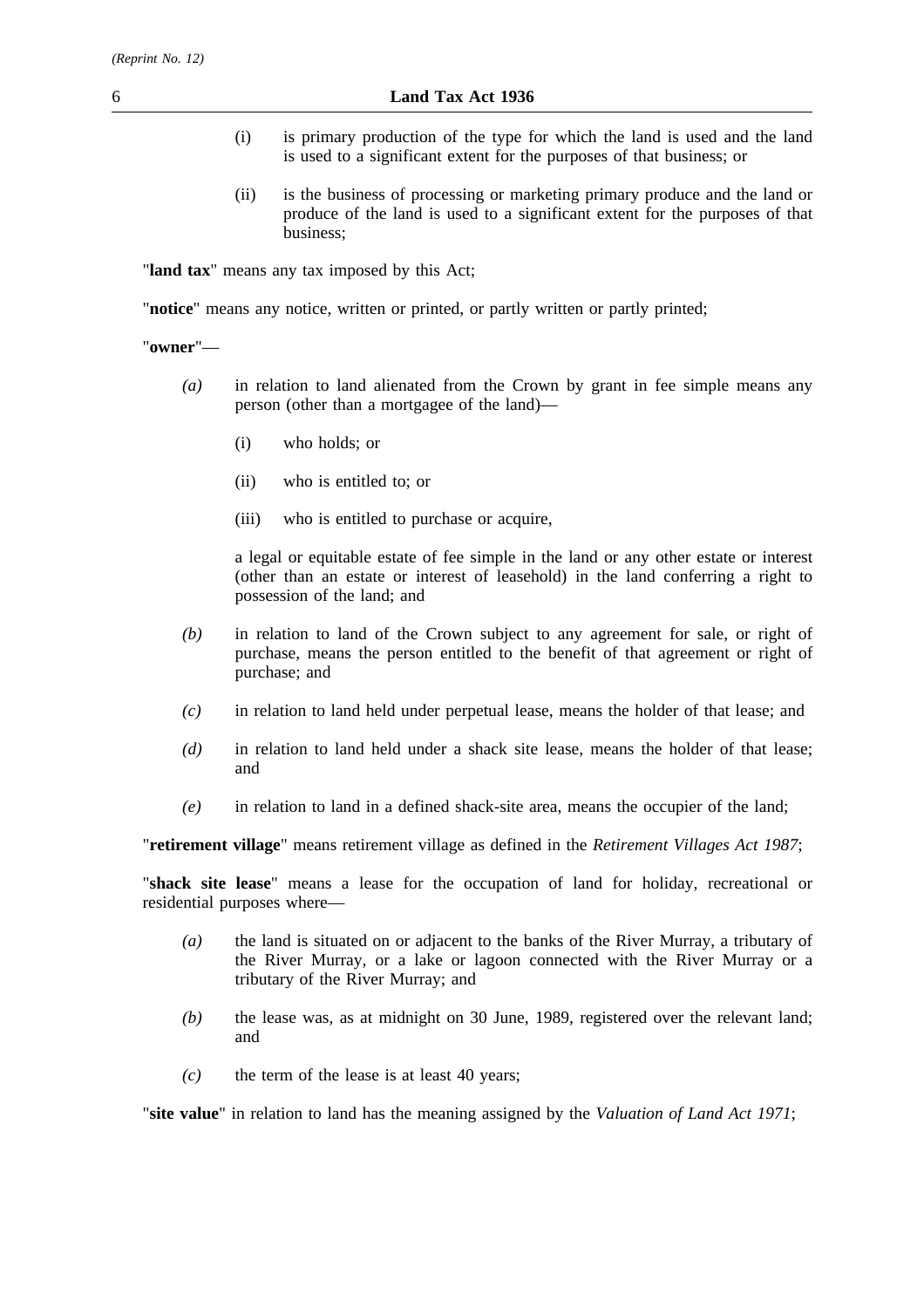"**tax**" in respect of land means land tax in respect of the land, and includes—

- *(a)* penalty tax payable under Part 5 of the *Taxation Administration Act 1996* in respect of failure by the taxpayer to pay, in accordance with this Act, the whole or part of the land tax; and
- *(b)* interest payable under Part 5 of the *Taxation Administration Act 1996* in respect of a failure referred to in paragraph *(a)*, or a failure to pay penalty tax referred to in that paragraph;

"**taxpayer**" includes every person who is liable to pay tax;

"**trade**" includes profession, trade, business, and avocation.

 $(2)$  If—

- *(a)* the whole of the land owned by a company consists of a group of dwellings and land appurtenant to those dwellings; and
- *(b)* all the issued shares of the company are owned by shareholders who acquire exclusive rights to occupy land of the company by virtue of their shareholdings in the company; and
- *(c)* each dwelling owned by the company is occupied (or able to be occupied) by a shareholder in the company or a person deriving rights of occupancy from a shareholder in the company; and
- *(d)* the scheme of company ownership and shareholder occupation of the dwellings was established before 22 February 1968,

then each dwelling will be taken to be a separate parcel of land and, despite the definition of "**owner**" in subsection (1), the shareholder who is entitled to occupy the dwelling (and not the company) will be taken to be the legal owner of the land on which the dwelling is situated.

See section 8(2).

# **Taxation Administration Act**

**3.** This Act should be read together with the *Taxation Administration Act 1996* which makes provision for the administration and enforcement of this Act and other taxation laws.

#### **Imposition of land tax**

**4.** (1) Taxes are imposed on all land in the State, with the following exceptions:

- *(a)* land of the Crown that is not subject to—
	- (i) a perpetual lease; or
	- (ii) an agreement for sale or right of purchase;
- *(b)* park land, public roads, public cemeteries, and other public reserves;
- *(c)* land used solely for religious purposes, or used solely for the purposes of a hospital subsidised by the Government of the State, or used by any library or other institution administered by the Libraries Board of South Australia;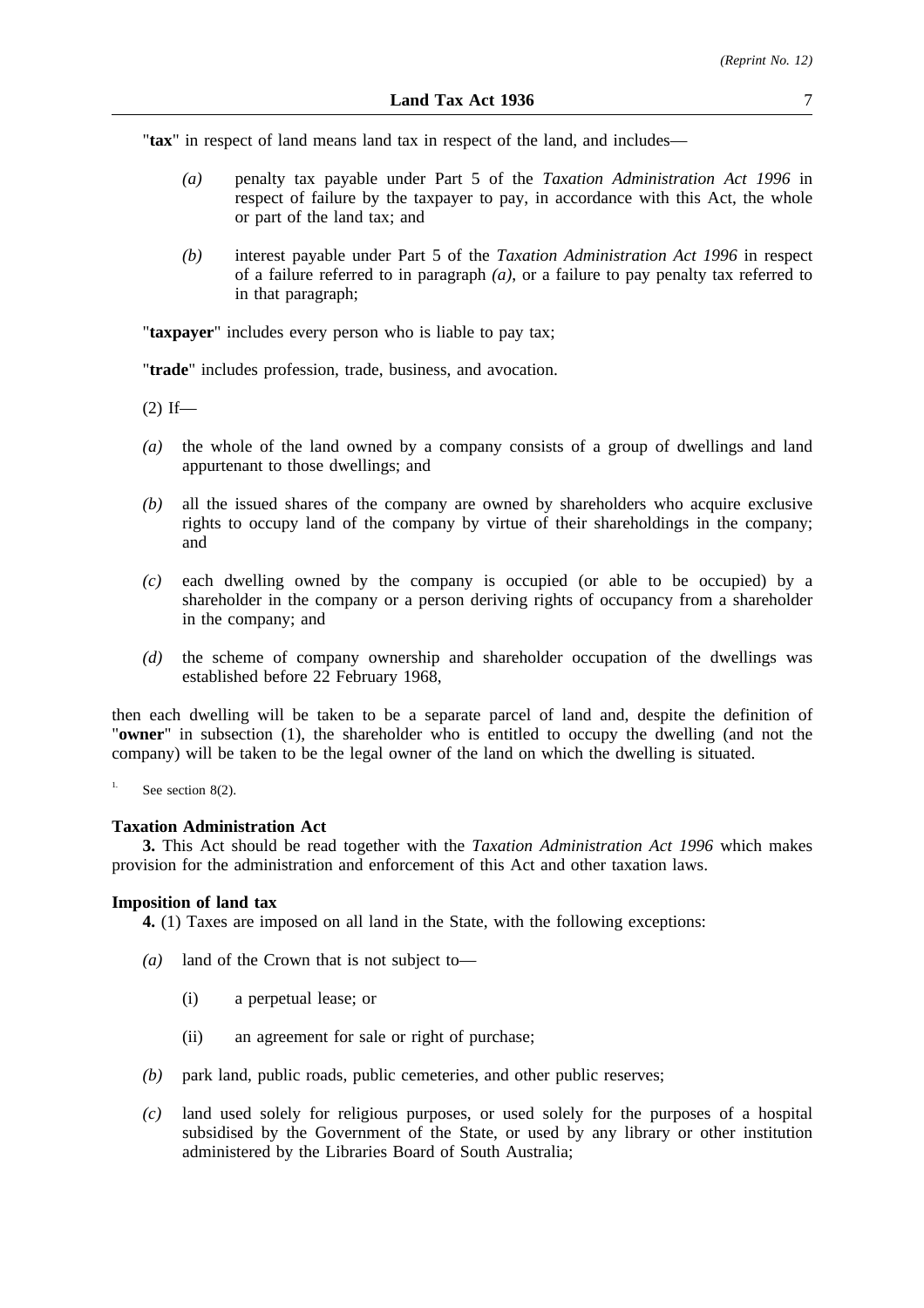- *(d)* land that is—
	- (i) owned by an association whose objects are or include the supplying to necessitous or helpless persons of living accommodation, food, clothing, medical treatment, nursing, pre-maternity or maternity care, or other help, either without cost to such persons or in return for payments or services the amount or value of which is in the Commissioner's opinion substantially less than the value of the accommodation, food, clothing, treatment, nursing, care or help supplied; and
	- (ii) solely or mainly used for all or any such purposes;
- *(e)* land that is—
	- (i) owned by an association which receives an annual grant or subsidy from money voted by Parliament; and
	- (ii) in the Commissioner's opinion, solely or mainly used for the purposes for which the grant or subsidy is made;
- *(f)* land that is let to or occupied by an association of the kind mentioned in paragraph *(d)* or *(e)*, and that is used solely or mainly for purposes mentioned in those paragraphs, and for which the association pays either no rent or other sum or a rent or other sum that in the Commissioner's opinion is a nominal one;
- *(g)* land that—
	- (i) is owned by an association whose object is, or whose objects include, the conservation of native fauna and flora; and
	- (ii) is in the opinion of the Commissioner used, without profit to the association or any other person, solely or mainly as a reserve for the purpose of conserving native fauna or flora;
- *(h)* land that is owned or occupied without payment by any person or association carrying on an educational institution otherwise than for pecuniary profit, and that is occupied and used solely or mainly for the purposes of such an institution (but this exemption does not extend to land or buildings held as an investment and not being the site or grounds of the institution);
- *(i)* land that is owned by—
	- (i) a municipal or district council; or
	- (ii) a controlling authority established under Part 19 of the *Local Government Act 1934*; or
	- (iii) the Renmark Irrigation Trust;
- *(j)* land that is owned by an association that is established for a charitable, educational, benevolent, religious or philanthropic purpose (whether or not the purpose is charitable within the meaning of any rule of law) and is declared by the Commissioner to be exempt from land tax on the ground—
	- (i) that the land is or is intended to be used wholly or mainly for that purpose; or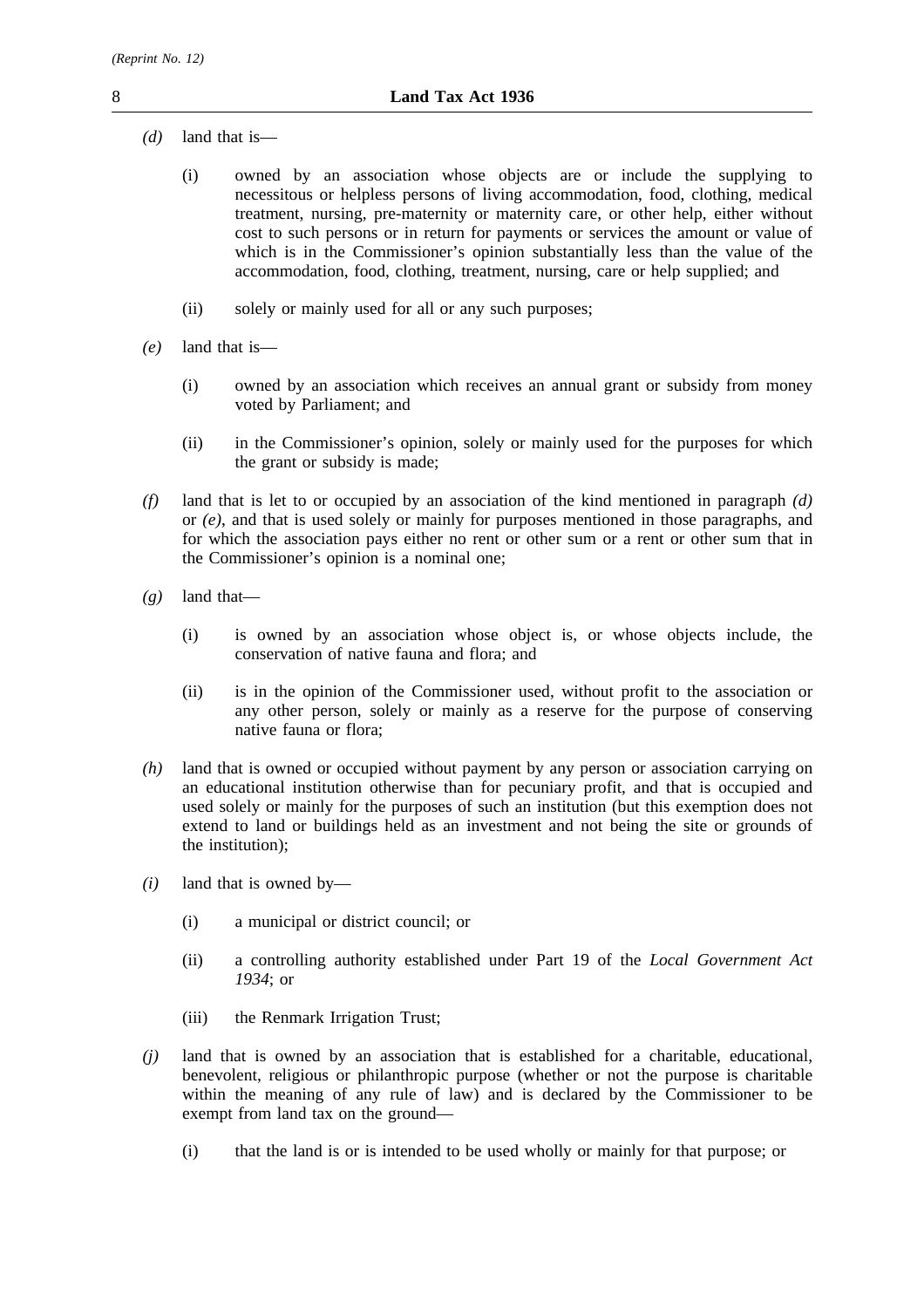- (ii) that the whole of the net income (if any) from the land is or will be used in furtherance of that purpose;
- *(k)* land that is owned by—
	- (i) an association that holds the land wholly or mainly for the purpose of playing cricket, football, tennis, golf or bowling or other athletic sports or exercises; or
	- (ii) an association that holds the land wholly or mainly for the purpose of horse racing, trotting, dog racing, motor racing or other similar contests; or
	- (iii) an association of former members of the armed forces or of dependants of former members of the armed forces that holds the land for the social or recreational purposes of its members; or
	- (iv) an association of employers or employees, registered under a law of the Commonwealth or of the State relating to industrial conciliation and arbitration that occupies the land for the purposes of the association; or
	- (v) an association that holds the land wholly or mainly for the recreation of the local community; or
	- (vi) an association that holds the land for the purpose of agricultural shows, and exhibitions of a similar nature; or
	- (vii) an association that holds the land for the purpose of preserving buildings or objects of historical value on the land; or
	- (viii) a prescribed association or an association of a prescribed kind,

and is declared by the Commissioner to be exempt from land tax on the ground that the whole of the net income (if any) from the land is used in furtherance of the objects of the association and not for securing a pecuniary profit for the association or any of its members;

- *(l)* land used for primary production;
- *(m)* land that is owned by a prescribed body and used for the benefit of the Aboriginal people;
- *(n)* land that is exempt from land tax under section 5.

(2) The taxes are imposed and payable in respect of every financial year and liability to the taxes arises at the commencement of every financial year.

(3) The taxes so imposed for a particular financial year will, subject to this Act, be calculated as at midnight on 30 June immediately preceding that financial year on the basis of circumstances then existing.

(4) Land of the Crown, subject to any agreement for sale or right of purchase, is liable to taxation, whether that agreement or right is absolute or conditional, and whether it is capable of completion or exercise immediately or at any future time.

(5) Nothing in this Act interferes with any exemption, by special legislation, of land from taxation.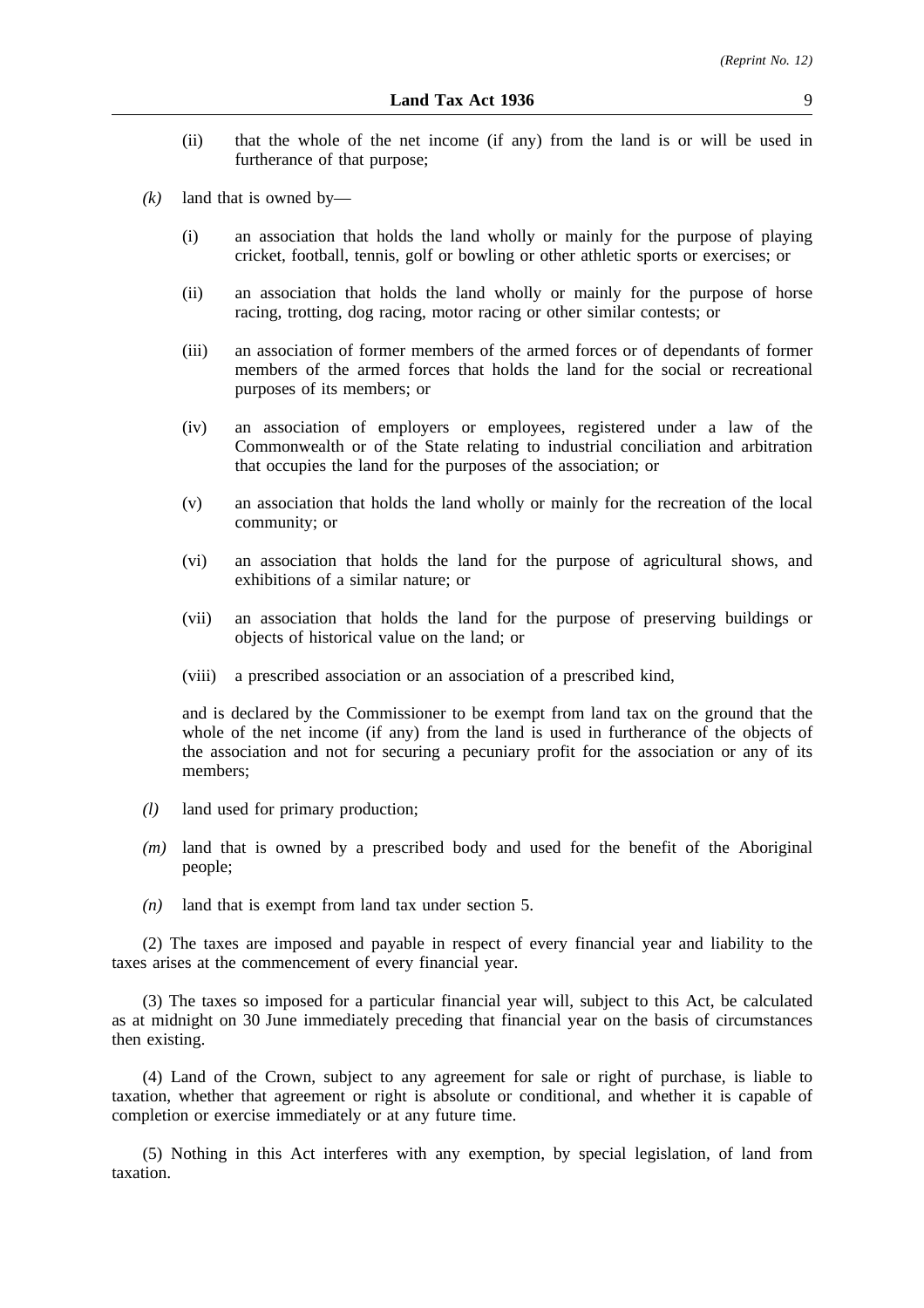### **Exemption of certain residential land from land tax**

**5.** (1) Land is exempt from land tax under this section if—

- *(a)* proper grounds exist for exempting the land from land tax; and
- *(b)* the land has been exempted from land tax in pursuance of this section and the exemption is, for the time being, in force.

(2) Where proper grounds exist upon which land may be exempted from land tax in pursuance of this section an owner of the land may apply to the Commissioner for an exemption in respect of that land.

(3) A person must not make any false or misleading statement or representation in an application made, or purporting to be made, under this section.

Maximum penalty: \$10 000.

(4) The Commissioner may, if satisfied that proper grounds exist for doing so, exempt land from land tax (whether or not an application for exemption has been made).

(5) The Commissioner must, on exempting land from land tax under this section, give notice in writing to an owner of the land setting out the grounds on which the exemption is made.

(6) Where—

- *(a)* a notice of exemption under subsection (5) contains a statement purporting to be—
	- (i) a statement of fact; and
	- (ii) a ground on which the exemption is made; and
- *(b)* the statement is inaccurate in any respect,

the owner to whom notice of the exemption was given must, within 21 days after the date of receipt of the notice, notify the Commissioner of the inaccuracy.

Maximum penalty: \$5 000. Expiation fee: \$315.

(7) Where—

- *(a)* land has been exempted from land tax in pursuance of this section; and
- *(b)* in the opinion of the Commissioner, proper grounds for the exemption do not, or have ceased to, exist,

the Commissioner may revoke the exemption.

(8) Where land has been exempted from land tax in pursuance of this section, and proper grounds for the exemption cease to exist, the owner of the land must forthwith inform the Commissioner in writing of that fact and (whether or not the Commissioner is so informed and whether or not the exemption is revoked) the land will cease to be exempt from land tax.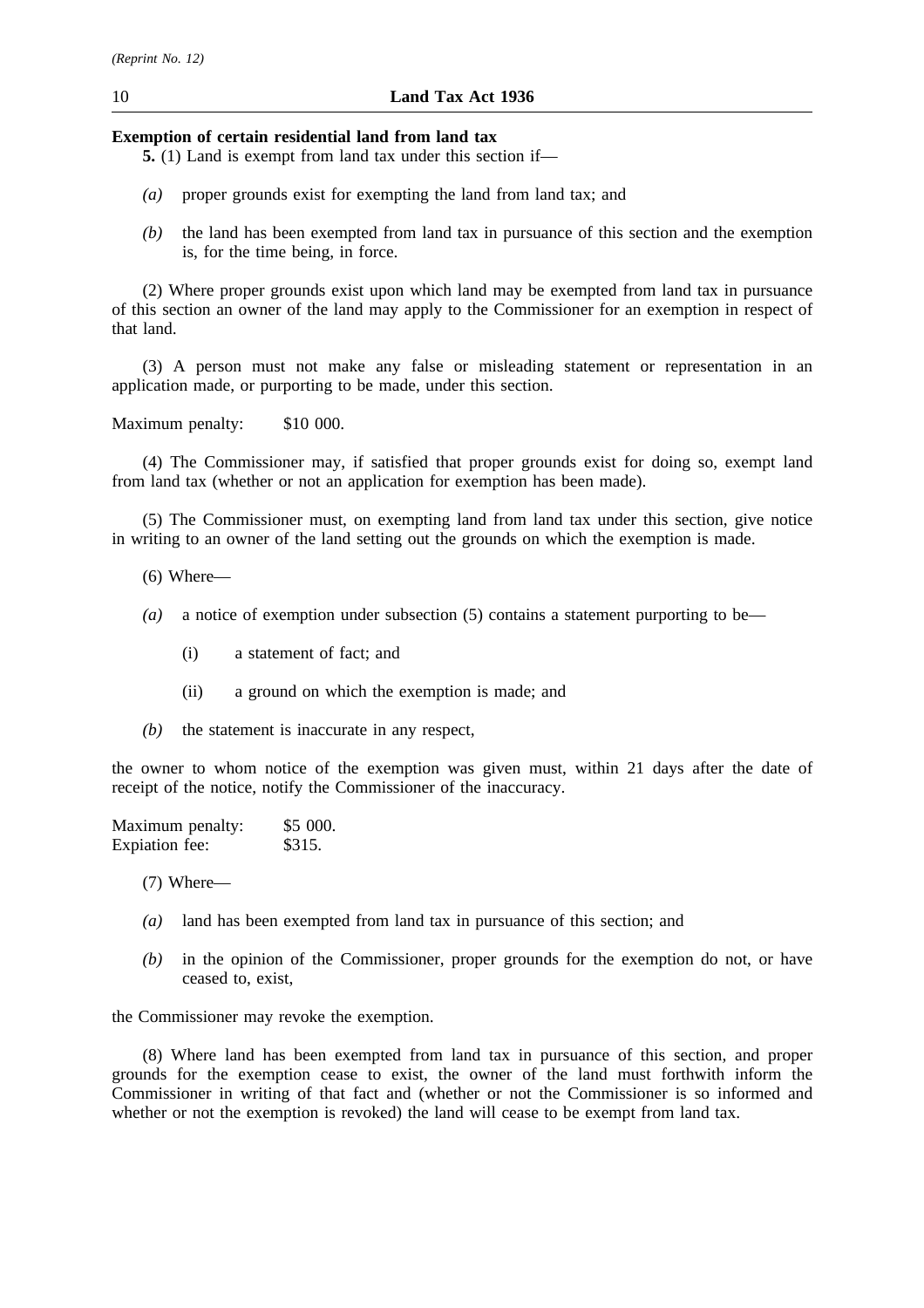(9) If an owner of land fails to comply with subsection (8), the owner is guilty of an offence.

Maximum penalty: \$5 000.<br>Expiation fee: \$315. Expiation fee:

(10) An exemption granted in pursuance of this section is effective from a day (which may be antecedent or subsequent to the day on which it was granted) determined by the Commissioner.

(11) For the purposes of this section, proper grounds for exempting land from land tax exist if—

- *(a)* the land is owned by—
	- (i) a natural person for whom the land constitutes his or her principal place of residence (whether or not he or she is the sole owner of the land); or
	- (ii) a person entitled to the benefit of this section pursuant to subsection (12); and
- *(b)* the criteria for the time being in force under subsection (13) are satisfied.

(12) The owner of land comprising a retirement village is entitled to the benefit of this section in respect of so much of the land as consists of—

- *(a)* a residential unit occupied, pursuant to a residence contract, by a natural person (alone or with any other person) as his or her principal place of residence; or
- *(b)* the land appurtenant to any such unit; or
- *(c)* a facility provided pursuant to the retirement village scheme for the exclusive use of the residents (and their guests).

(13) The Governor may, by regulation, determine criteria for the purposes of subsection (11)*(b)*.

(14) Where an owner of land contravenes or fails to comply with a provision of this section, and, in consequence, land tax is not assessed in respect of that land during a financial year for which land tax is payable upon the land, the Commissioner may assess the land tax upon the land for that financial year at a rate not exceeding double the rate that would otherwise have been applicable.

### **Waiver or refund of land tax for residential land in certain cases**

**5A.** (1) The Commissioner may, on application under this section, grant—

- *(a)* a waiver or refund of land tax paid or payable by the applicant on land for a particular financial year; or
- *(b)* a refund of an amount paid by the applicant as a purchaser of land to the vendor of the land as an adjustment of land tax paid or payable on the land for the financial year in which settlement takes place (an **amount representing land tax**),

if the following criteria are satisfied:

*(c)* the land became the applicant's principal place of residence during the course of the financial year; and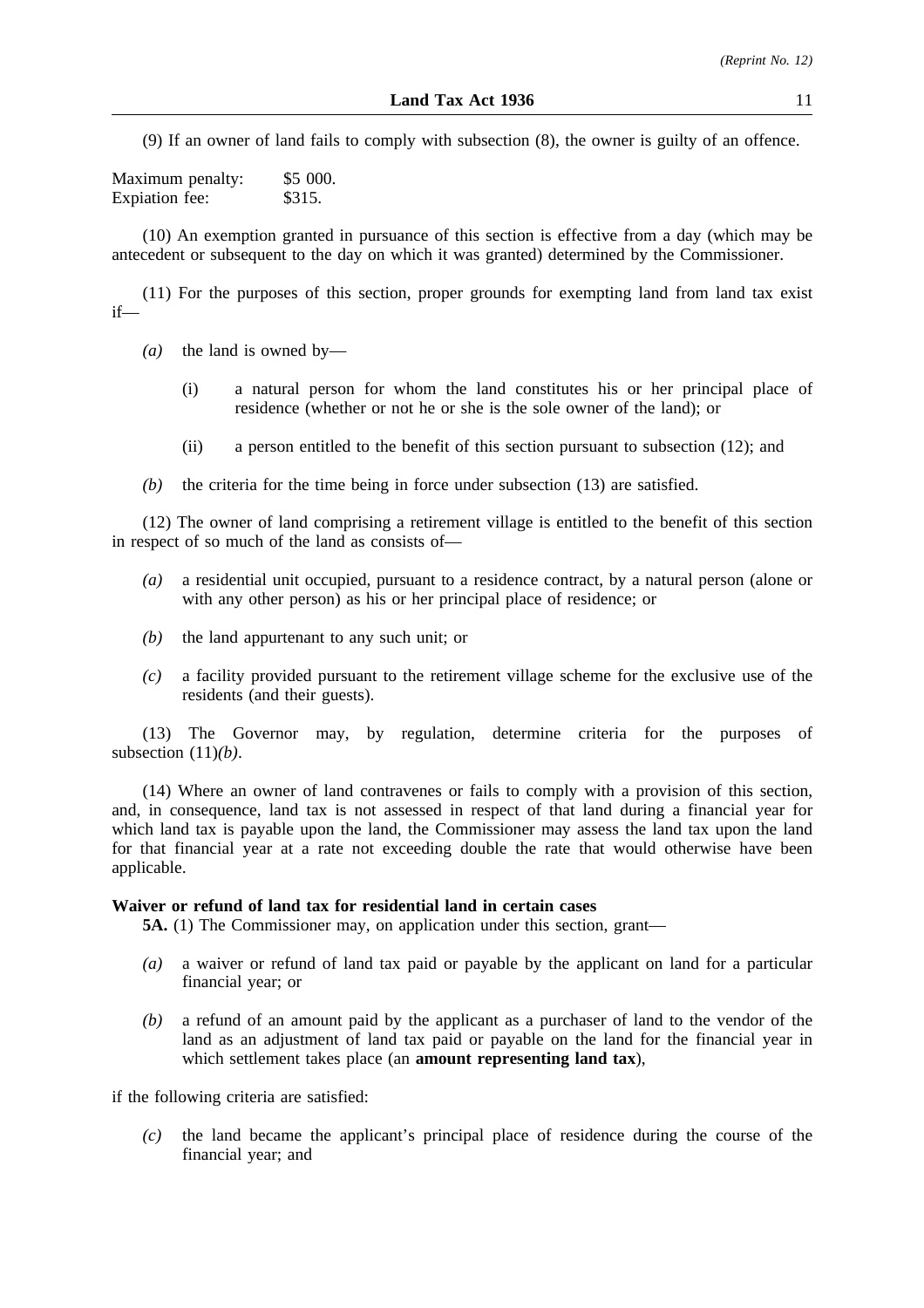- *(d)* proper grounds for exempting the land from land tax under section 5 came into existence when the land became the applicant's principal place of residence; and
- *(e)* the applicant must have divested himself or herself, before the end of the financial year, of any other land in respect of which the applicant has had the benefit of a relevant concession for the financial year; and
- *(f)* unless the Commissioner allows otherwise in a particular case, no rent or other consideration has been paid or is payable for occupation, during the financial year, of the land or any other land in respect of which the applicant has had the benefit of a relevant concession for the financial year, while the applicant owned both the land and other such land; and
- *(g)* the criteria for the time being determined by regulation.

(2) For the purposes of subsection (1), an applicant has had the benefit of a relevant concession in respect of land for a financial year if the applicant has, for the financial year—

- *(a)* had the benefit of an exemption from land tax under section 5 in respect of the land as the applicant's principal place of residence; or
- *(b)* had the benefit of a waiver or refund of land tax, or an amount representing land tax, under this section in respect of the land.
- (3) The amount of the waiver or refund is to be determined as follows:
- *(a)* in the case of a waiver or refund of land tax—the amount of the waiver or refund is the amount by which the assessment of the taxpayer would have been reduced if the land had been exempt from land tax under section 5;
- *(b)* in the case of a refund of an amount representing land tax paid by a purchaser of the land, the amount of the refund is—
	- (i) the actual amount paid to the vendor by the purchaser as an adjustment of land tax; or
	- (ii) a proportion of the land tax that would be payable on the land for the financial year concerned if the taxpayer owned only that land, being the proportion that the number of days from the date of settlement to the end of that financial year bears to 365,

whichever is the lesser.

(4) An application for a waiver or refund of land tax or an amount representing land tax under this section—

- *(a)* will be taken to be an application for a refund of land tax for the purposes of the *Taxation Administration Act 1996*; and
- *(b)* must be accompanied by evidence supporting the application as required by the Commissioner; and
- *(c)* must be made on or before 30 September following the end of the financial year in respect of which the waiver or refund is sought.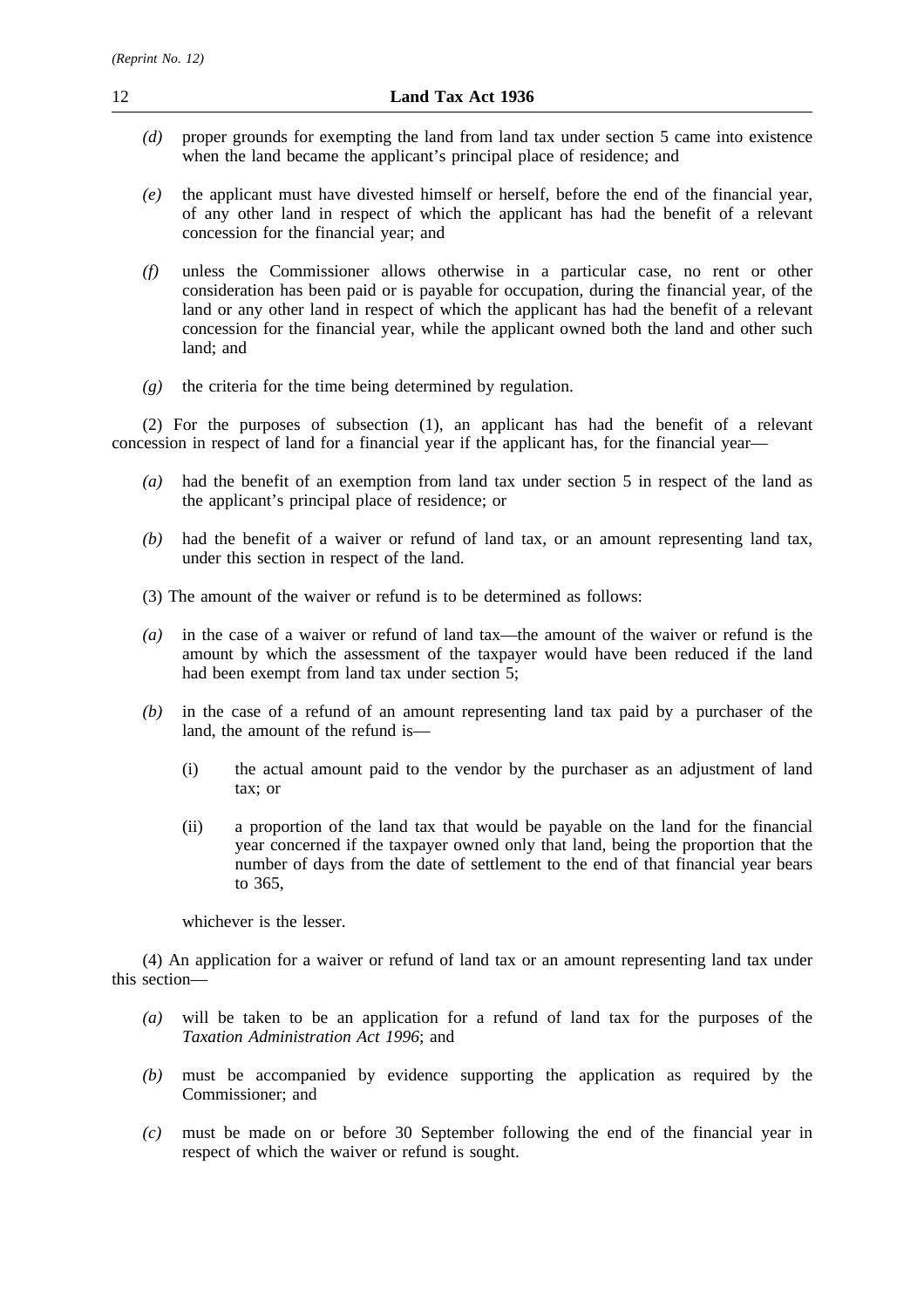(5) A person must not make a false or misleading statement or representation in an application made, or purporting to be made, under this section.

Maximum penalty: \$10 000.

- (6) If the Commissioner—
- *(a)* has made a determination that land tax, or an amount representing land tax, in respect of land for a financial year be waived or refunded under this section; and
- *(b)* subsequently determines that proper grounds for the determination did not exist,

the Commissioner may revoke the earlier determination and, in that event, the amount waived or refunded becomes payable as land tax in respect of the land for the financial year by the person who had the benefit of the waiver or refund.

(7) This section applies in relation to land tax for a financial year commencing on or after 1 July 2001.

### **Assessment of tax against land divided by a community or strata plan**

**6.** (1) Where land is divided by a primary, secondary or tertiary plan of community division under the *Community Titles Act 1996*—

- *(a)* in the case of the division of land by a primary plan—land tax will be assessed against the primary lots that are not divided by a secondary plan and against a development lot or lots (if any);
- *(b)* in the case of the division of land by a secondary plan—land tax will be assessed against the secondary lots that are not divided by a tertiary plan and against the development lot or lots (if any);
- *(c)* in the case of the division of land by a tertiary plan—land tax will be assessed against the tertiary lots and a development lot or lots (if any).

(2) Where land is divided by a primary, secondary or tertiary plan of community division under the *Community Titles Act 1996*—

- *(a)* in the case of the division of land by a primary plan—where the use of the common property or part of it is, in the opinion of the Valuer-General reasonably incidental to the use of one or more of the primary lots, land tax will not be levied against the common property, or that part of it, but the interest in the common property, or that part of it, that attaches to each primary lot will be regarded for the purposes of valuation as part of the lot;
- *(b)* in the case of the division of land by a secondary plan—where the use of the common property or part of it is, in the opinion of the Valuer-General reasonably incidental to the use of one or more of the secondary lots, land tax will not be levied against the common property, or that part of it, but the interest in the common property, or that part of it, (and in the common property of the primary scheme referred to in paragraph *(a)* (if any)) that attaches to each secondary lot will be regarded for the purposes of valuation as part of the lot;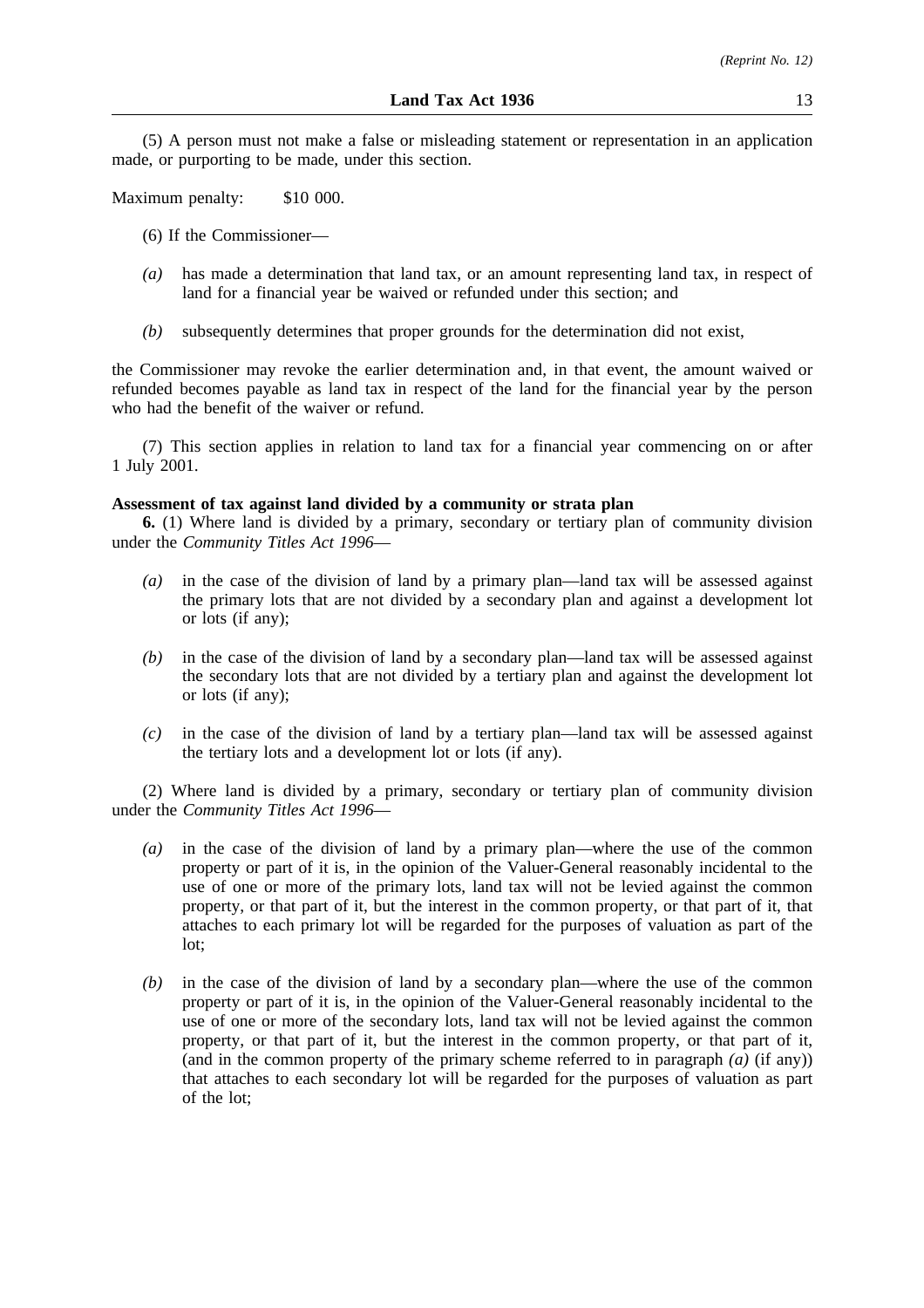*(c)* in the case of the division of land by a tertiary plan—where the use of the common property or part of it is, in the opinion of the Valuer-General reasonably incidental to the use of one or more of the tertiary lots, land tax will not be levied against the common property, or that part of it, but the interest in the common property, or that part of it, (and in the common property of the primary and secondary schemes referred to in paragraphs *(a)* and *(b)* (if any)) that attaches to each tertiary lot will be regarded for the purposes of valuation as part of the lot.

(3) Where land is divided by a primary, secondary or tertiary plan of community division under the *Community Titles Act 1996* and the use of the common property or any part of it is not, in the opinion of the Valuer-General reasonably incidental to the use of any of the community lots, land tax will be levied against the common property or that part of it and the relevant community corporation is liable for the tax as though it were the owner of the common property.

(4) Where land is divided by a strata plan under the *Strata Titles Act 1988*, land tax will be assessed against the strata units but not against the common property.

### **Taxable value of land**

**7.** (1) Subject to this Act, the site value of land is its taxable value.

(2) Land tax in respect of a particular financial year is calculated on the basis of determinations of site value in force under the *Valuation of Land Act 1971* as at midnight on 30 June immediately preceding the commencement of that financial year (whether the determination is actually made before, on or after that date).

(3) Where a determination of site value as in force at the date referred to in subsection (2) is corrected or amended under the *Valuation of Land Act 1971* (whether in pursuance of an objection, review or appeal or otherwise), the determination of site value, as corrected or amended, must be used for the calculation of land tax.

### **Scale of land tax**

**8.** (1) Land tax is calculated on the basis of the taxable value of the land in accordance with the following table:

| Taxable value of land                                | Amount of tax                                                                        |
|------------------------------------------------------|--------------------------------------------------------------------------------------|
| Not exceeding \$50 000                               | Nil                                                                                  |
| Exceeding \$50 000 but not exceeding<br>\$300 000    | \$0.35 for every \$100 or fractional part of \$100<br>over \$50 000.                 |
| Exceeding \$300 000 but not exceeding<br>\$1 million | \$875 plus \$1.65 for every \$100 or fractional<br>part of \$100 over \$300 000.     |
| Exceeding \$1 million                                | \$12,425 plus \$3.70 for every \$100 or fractional<br>part of \$100 over \$1 million |

(2) Except as otherwise provided by this Act, land tax is calculated on the basis of the aggregate taxable value of all land owned by the taxpayer.

(3) Where a taxpayer is liable to pay land tax in respect of land included in more than one land tax assessment, the land tax is (subject to any additional levy that affects portion only of that land) apportioned to and chargeable on the land included in the various assessments in the proportions that the taxable value of the land included in each separate assessment bears to the aggregate taxable value of all the land.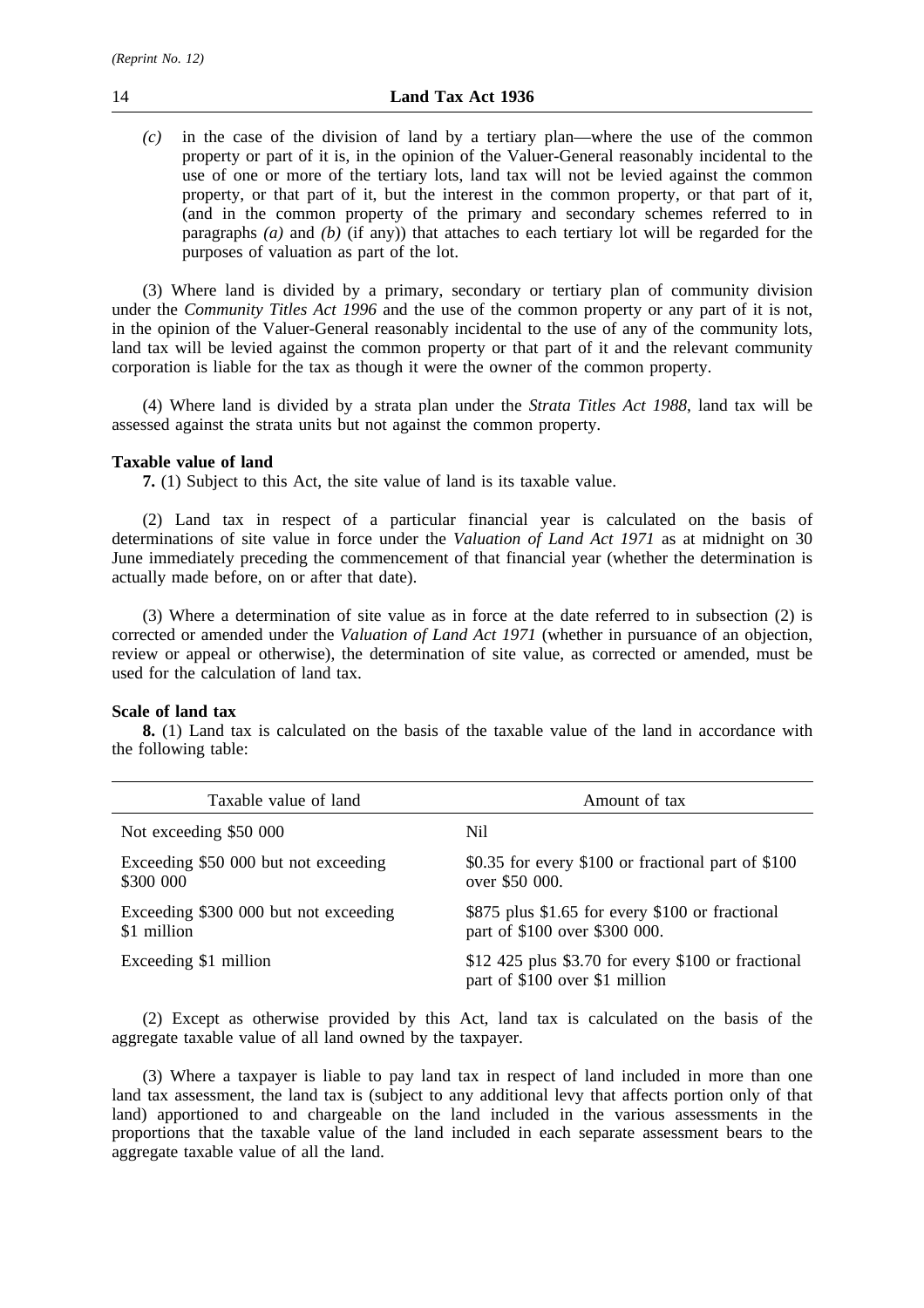### **Defined rural areas**

**9.** The Governor may, by proclamation—

- *(a)* declare any part of the State to be a defined rural area for the purposes of this Act; or
- *(b)* vary or revoke any such declaration.

#### **Defined shack-site areas**

**10.** (1) The Governor may, by proclamation—

- *(a)* declare any part of the State to be a defined shack-site area for the purposes of this Act; or
- *(b)* vary or revoke any such declaration.

(2) A proclamation under subsection (1) is effective from a day (which may be antecedent or subsequent to the day on which it is made) determined by the Governor.

### **Minimum tax**

**11.** Where the total amount of land tax payable by any taxpayer in respect of any year would, apart from this section, be less than \$10, no land tax is payable.

### **Tax in cases where there are two or more owners**

**12.** (1) Subject to subsection (2), where two or more persons are the owners of land, the same amount of land tax is payable in respect of that land as if only one person were the owner.

(2) Subsection (1) does not affect the operation of any provisions of this Act under which the value of land is aggregated, for the purpose of the assessment of tax, with the value of other land.

### **Cases of multiple ownership and aggregation of value**

**13.** (1) If two or more persons are owners of the same land but not all in the same capacity<sup>1</sup>, the Commissioner may treat all who are owners of the land in one particular capacity (to be decided by the Commissioner) as—

- *(a)* the sole owner or owners of the land; and
- *(b)* the sole taxpayer or taxpayers for the land.

(2) If the Commissioner treats a person or persons as the sole owner or owners of land under subsection (1), the aggregation principle applies as if that person or those persons were the sole owner or owners of the land.

(3) The aggregation principle is subject to the following qualifications:

- *(a)* if two or more persons are the taxpayers for the same land, the taxable value of the land will not be aggregated with the taxable value of—
	- (i) other land for which one or more, but not all, of those persons is or are the taxpayer or taxpayers; or
	- (ii) other land for which one or more of those persons and some other person are the taxpayers;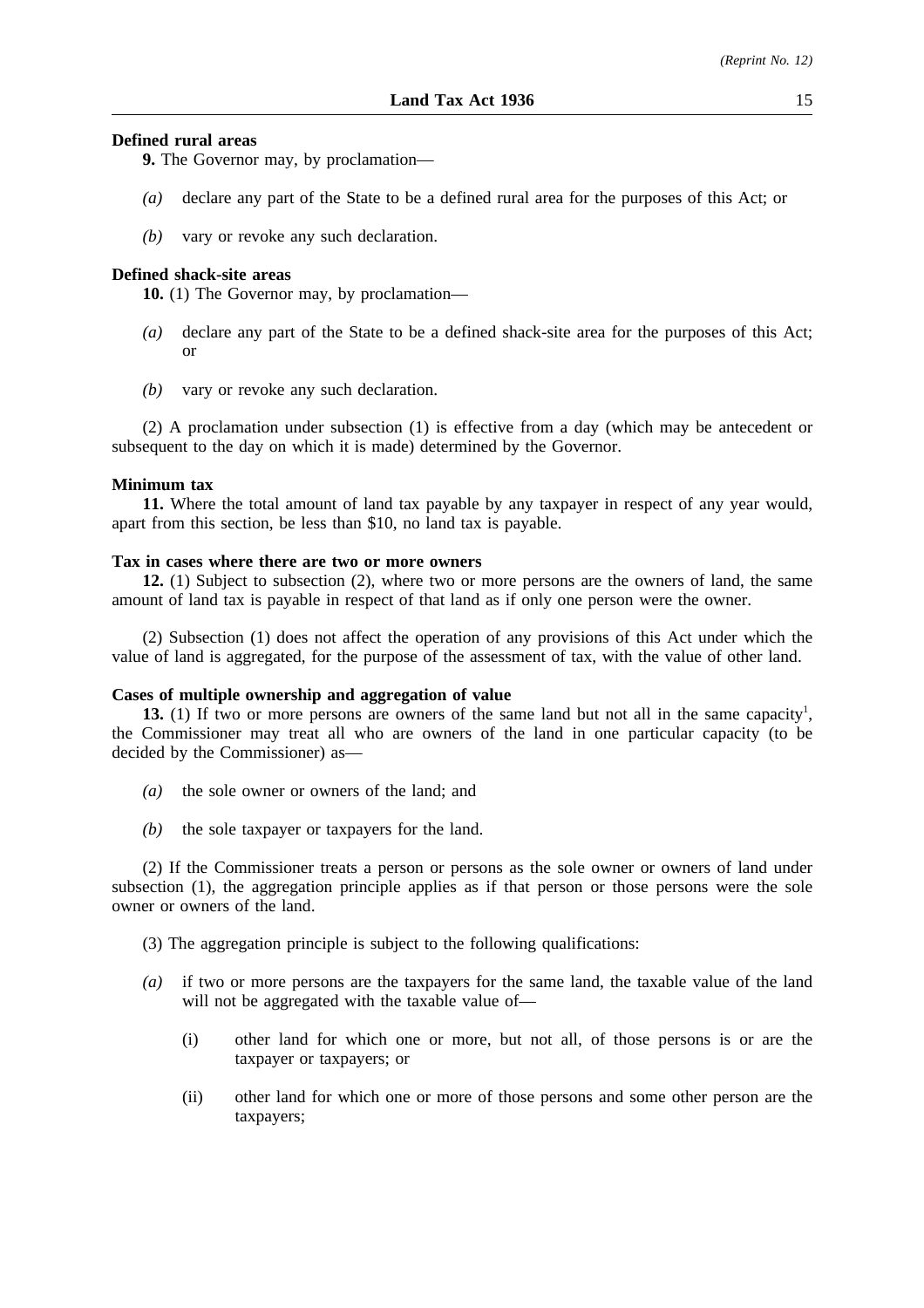*(b)* subject to subsection (3a), if land is held on trust (other than a trust arising because of a contract to purchase or acquire an estate or interest in the land), notice of the trust is given as required by regulation, and the trustee is the taxpayer for the land, the taxable value of the land will not be aggregated with the taxable value of other land owned by the same taxpayer unless the other land is held in trust for the same beneficiary.

(3a) If two or more portions of land comprising the whole or a part of a certificate of title are held on trust for two or more beneficiaries, the qualification to the aggregation principle under subsection  $(3)(b)$  does not apply and the Commissioner may treat all the land comprising the certificate of title as the one piece of land.

(4) If two or more trustees own land separately, but subject to the same trust, the Commissioner may treat any one of the trustees as the owner or owners of all the land subject to the trust.

(5) For the purposes of this section, the various capacities in which a person may be the owner of land are as follows:

- *(a)* as legal owner;
- *(b)* as equitable owner;
- *(c)* as prospective owner (*ie.* a person who has entered into a contract to purchase or acquire an estate or interest in the land);
- *(d)* as lessee under a perpetual lease or a shack-site lease;
- *(e)* if the land is in a defined shack-site area—as occupier.

 $<sup>1</sup>$ . See subsection (5).</sup>

### **Person liable to tax**

**14.** (1) Subject to this Act, an owner of land is liable for tax in respect of that land.

(2) In any proceedings relating to tax in respect of land, the person named in a valuation roll under the *Valuation of Land Act 1971* as the owner of the land, being the valuation roll containing the site value required to be used in calculating the land tax in respect of the land, will be presumed, in the absence of proof to the contrary, to be the owner of the land liable to the tax.

# **Change of ownership**

**15.** (1) Subject to this Act, no land and no person assessed for tax is relieved of a charge or liability for tax in respect of a particular financial year by reason of a change in the ownership of the land, or any other event, occurring after the commencement of the financial year.

(2) The Commissioner may refuse to recognise any change in the ownership of any land until the amount of the tax in respect of the land has been paid.

(3) The Commissioner may refuse to recognise any change in the ownership of any land where notice of that change of ownership has not been given as required by the regulations.

(4) Where the Commissioner refuses to recognise a change in the ownership of any land, the person who is recognised by the Commissioner as the owner of the land remains the taxpayer in respect of the land.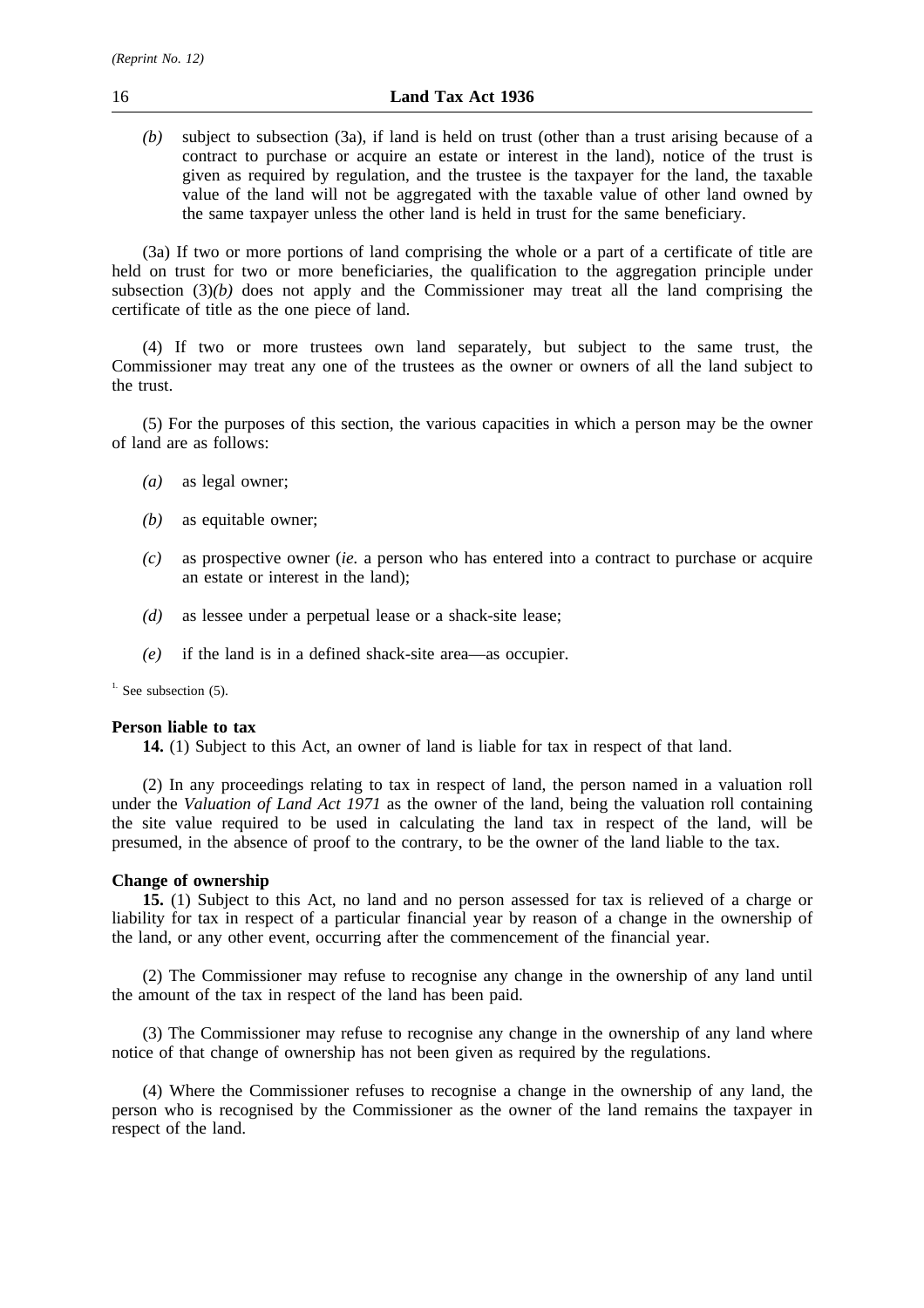### **Liability for tax to be joint and several**

**16.** Where there are two or more taxpayers in respect of the same land, they are jointly and severally liable to pay tax in respect of that land.

### **Distribution of burden**

**17.** (1) The burden of the tax will be distributed between the taxpayers in the relative proportions of the value of their interests in the land taxed.

(2) A taxpayer who has paid tax in respect of land is entitled to recover from every other taxpayer in respect of the same land a proper proportion of the amount paid.

### **Contracts, etc., to evade land tax**

**18.** (1) Where a contract, agreement or arrangement entered into in writing or verbally (whether before or after the commencement of the *Land Tax Act Amendment Act 1977*) has or purports to have the purpose (whether as the main or a subsidiary purpose) of in any way directly or indirectly—

- *(a)* altering the incidence of land tax; or
- *(b)* relieving any person from liability to pay land tax, or reducing any such liability; or
- *(c)* defeating, evading or avoiding any obligation or liability imposed by this Act,

the Commissioner may, by notice in writing given to the parties treat that contract, agreement or arrangement as void for the purposes of this Act.

(2) Where the Commissioner has, in pursuance of this section, treated a contract, agreement or arrangement as void for the purposes of this Act, it will be presumed, in any legal proceedings, in the absence of proof to the contrary, that the purpose of the contract, agreement or arrangement is such as would attract the operation of this section.

### **Time for payment of tax**

**19.** The amount specified in an assessment by the Commissioner as land tax payable in respect of land for a financial year must be paid to the Commissioner within 30 days after service of the assessment on the taxpayer, or, if there is more than one taxpayer liable to pay the tax in respect of the land, on any one of the taxpayers.

### **Power to let or sell land liable to tax**

**20.** (1) If tax is in arrears for 6 months or more, the Commissioner may have a notice published in the *Gazette*—

- *(a)* specifying the land in respect of which the tax is payable; and
- *(b)* specifying the amount of the tax in arrears; and
- *(c)* stating that if the tax is not paid within 3 months of the date of the notice the Commissioner will let the land, or apply to the Supreme Court for an order for sale of the land.

(2) If at the expiration of 3 months from the date of a notice published under subsection (1) any part of the tax remains in arrears the Commissioner may—

- *(a)* let the land; or
- *(b)* apply to the Supreme Court for an order for the sale of the land.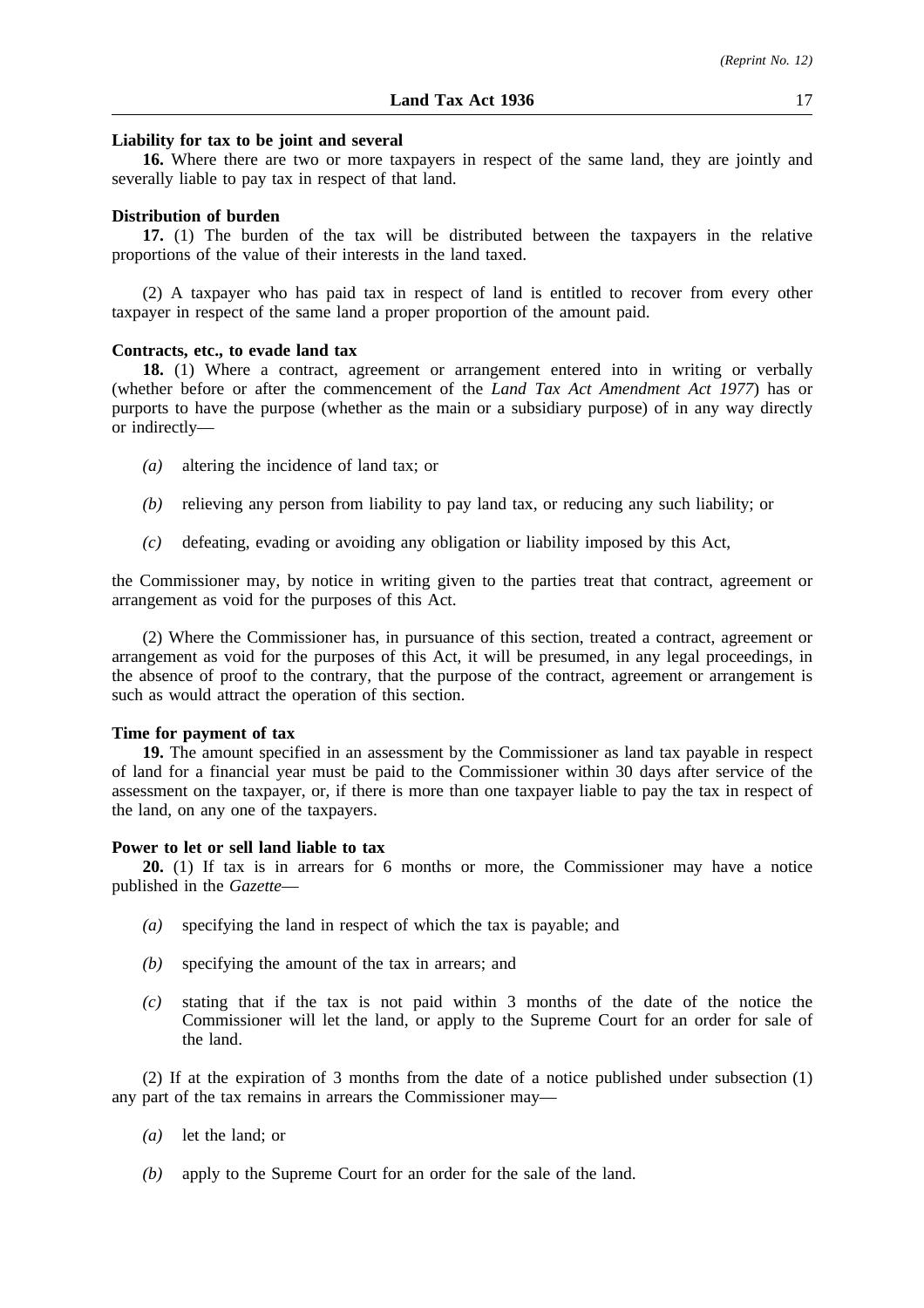- (3) The Supreme Court may, on an application under subsection (2)*(b)*—
- *(a)* make an order for the sale of the land; and
- *(b)* give directions as to how the proceeds of sale are to be dealt with.

(4) Subject to any directions of the Supreme Court under subsection (3), where land is leased or sold in pursuance of this section the proceeds will be applied by the Commissioner towards the payment of the arrears of tax and the costs of proceeding under this section and any surplus must be paid to the person beneficially entitled to the land or, if the land has been sold, to the person who was beneficially entitled to the land prior to the sale.

# **Transfer of land in satisfaction of tax liability**

**21.** Where land is unencumbered except by a liability to pay tax, the Commissioner may, on behalf of the Crown, accept a transfer of an estate in fee simple in the land in satisfaction of the liability for tax.

### **Tax first charge on land**

**22.** (1) Subject to this Act, tax is, until payment, a first charge on the land in respect of which the tax is payable.

(2) Where land tax is levied against the common property, or part of the common property, of a community scheme under the *Community Titles Act 1996*, the tax is not a charge on the common property but is, instead, a first charge on each of the community lots of the community scheme.

### **Certificates in respect of liability to tax**

**23.** (1) Upon application by the purchaser of any land, or the purchaser's agent, and payment of the prescribed fee, the Commissioner may issue a certificate showing the amount (if any) of tax that is, or will be, payable under this Act in respect of the land on a specified date ("the relevant date").

(2) Where the Commissioner is unable to calculate exactly the amount referred to in subsection (1), the Commissioner may make an estimate of that amount.

(3) Where the land in respect of which an application is made under this section is only part of the land included in a land tax assessment, the certificate referred to in subsection (1) must relate to the whole of the land comprised in the assessment.

- (4) Where—
- *(a)* the amount (if any) stated in a certificate given under this section is paid within a period specified in the certificate; or
- *(b)* the certificate indicates that no amount is or will be payable,

the purchaser and the purchaser's successors in title are released from any liability to tax that accrued in respect of the land before the relevant date, and no such liability is or remains a charge upon the land after it becomes vested in the purchaser.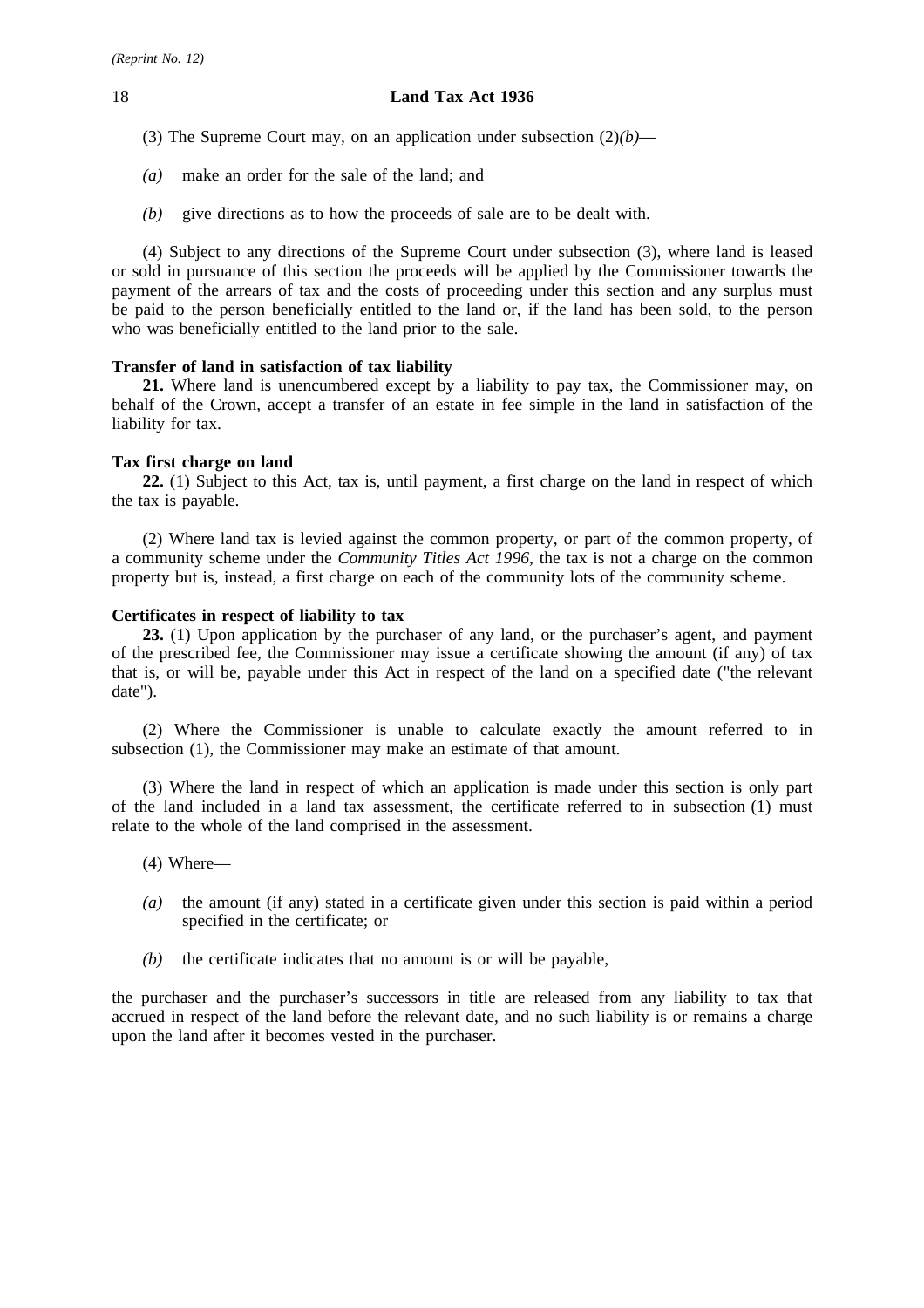**24.** The right of the Commissioner to recover tax under this Act is not suspended or delayed by an objection, review or appeal in relation to a valuation under the *Valuation of Land Act 1971* and the Commissioner may recover tax on the assumption that the valuation is correct, but if any alteration to a valuation affecting the amount of land tax payable in respect of any land is made under that Act (whether in consequence of an objection, review or appeal, or otherwise) the Commissioner must make a reassessment of the liability to land tax in respect of the land.

# **Service**

**25.** (1) An assessment or other document to be served on a person for the purposes of this Act may be served on the person by affixing it conspicuously on any land to which the assessment or other document relates.

(2) This section is in addition to and does not derogate from a provision of the *Taxation Administration Act 1996* as to the service of documents.

### **Regulations**

**26.** (1) The Governor may make regulations for the purposes of this Act.

(2) Any such regulation may impose a fine not exceeding \$125 for breach of a regulation.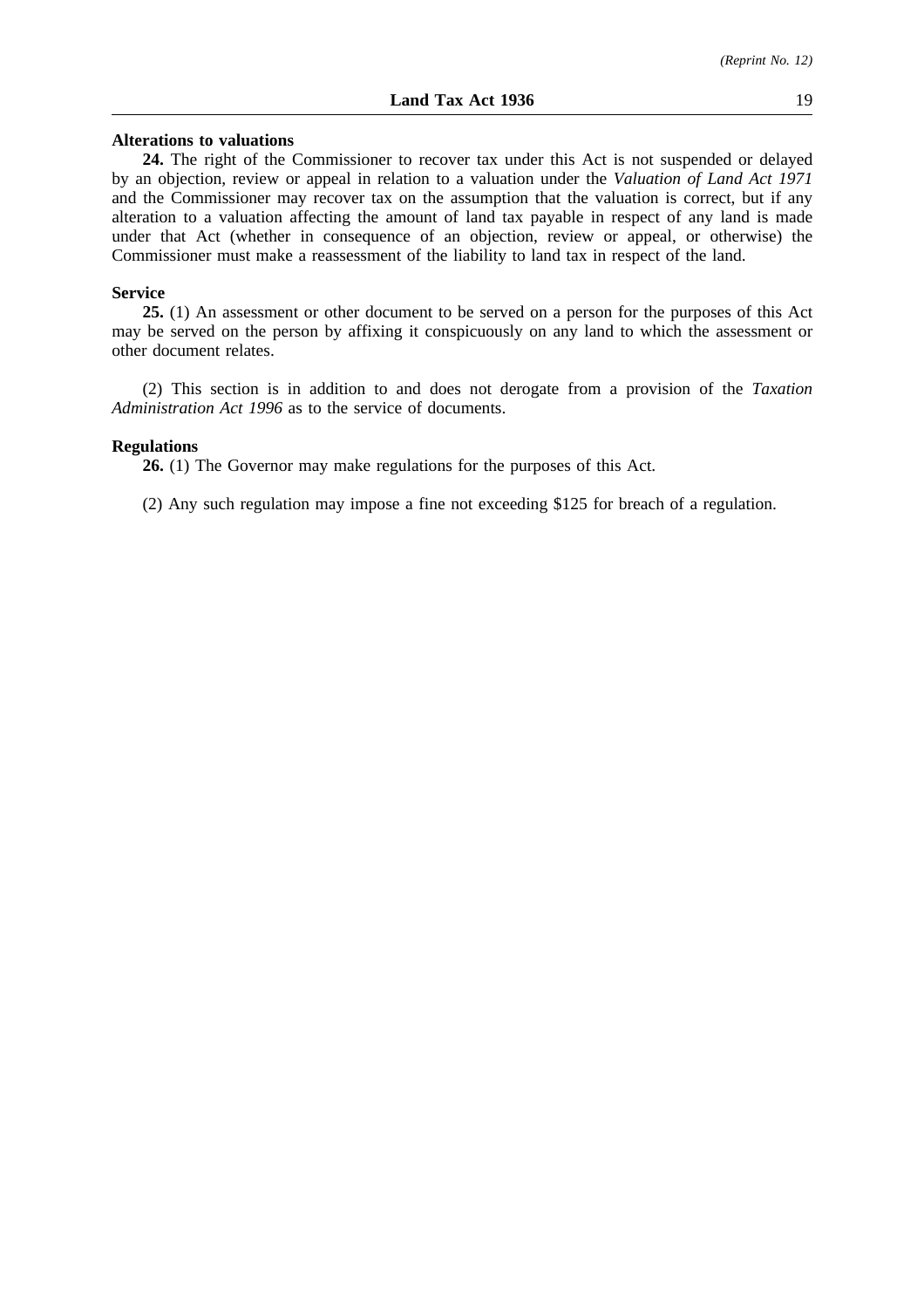# **APPENDIX**

### **LEGISLATIVE HISTORY**

#### **Repeals**

The *Land Tax Act 1936* repealed the following Acts:

*Taxation Act 1927 Taxation Amendment Act 1927 Taxation Act Amendment Act 1929 Taxation Act 1930 Land Tax Act 1931 Taxation Act 1933 Taxation Act 1934 Taxation Act 1935*

### **Renumbering**

(*Renumbering provision from Statutes Amendment (Taxation Administration) Act 1996, s. 62*)

62. (1) When all provisions of this Part have been brought into operation, the sections of the principal Act are to be renumbered in consecutive order (and any cross-reference in a provision of the principal Act to a section that is renumbered is to be corrected accordingly).

(2) A reference in any Act or other instrument (whether of a legislative character or not) to a provision of the principal Act as numbered before the commencement of this Part will be taken to be a reference to the corresponding provision of the principal Act as renumbered by this Part.

#### **Legislative History**

- Legislative history prior to 3 February 1976 appears in marginal notes and footnotes included in the consolidation of this Act contained in Volume 5 of The Public General Acts of South Australia 1837-1975 at page 575.
- Certain textual alterations were made to this Act by the Commissioner of Statute Revision when preparing the reprint of the Act that incorporated all amendments in force as at 18 May 1987. A schedule of these alterations was laid before Parliament on 6 August 1987.
- Legislative history since 3 February 1976 (**entries in bold type indicate amendments incorporated since the last reprint**) (*entries in italic type indicate provisions that have been repealed and therefore not renumbered*) is as follows:

Long title:<br> **Example 1** 22, 1996, s. 34<br> **Part 1** heading:<br> **Example 2.** 1996, s. 35<br> **Example 2.** 1996, s. 35 *Prepealed by 82, 1996, s. 35* Section 1: amended by 62, 1986, s. 7 (Sched.) *Sections 2 and 3: repealed by 62, 1986, s. 7 (Sched.)*<br> **Section 2(1): amended by 62, 1986, s. 7 (Sched.)** Section 2(1):<br>
(previously section 4(1)) amended by 62, 1986, s. 7 (Sched.)<br>
definition of "aggregation principle" definition of "aggregation principle" inserted by 63, 1994, s.  $3$ definition of "assessment" or "reassessment" inserted by 82, 1996, s. 36(a) definition of "business of primary production" amended by 79, 1982, s. 3; 83, 1999, s. 3(a) definition of "the Commissioner" substituted by 62, 1986, s. 7 (Sched.); 82, 1996, s. 36(b) definition of "contribution" repealed by 62, 1986, s. 7 (Sched.) definition of "contributor" repealed by 62, 1986, s. 7 (Sched.) definition of "declared livestock" inserted by 83, 1999, s. 3(b) definition of "declared rural land" substituted by 41, 1976, s. 3; repealed by 29, 1981, s. 9(a) definition of "defined shack-site areas" inserted by 50, 1992, s. 3(a) definition of "determination of unimproved value" repealed and definition of "determination of site value" inserted in its place by 29, 1981, s. 9(b) definition of "document" inserted by 70, 1995, s. 3(a)

definition of "improvements" repealed by 29, 1981, s. 9(c)

definition of "liquidator" amended by 62, 1986, s. 7 (Sched.); repealed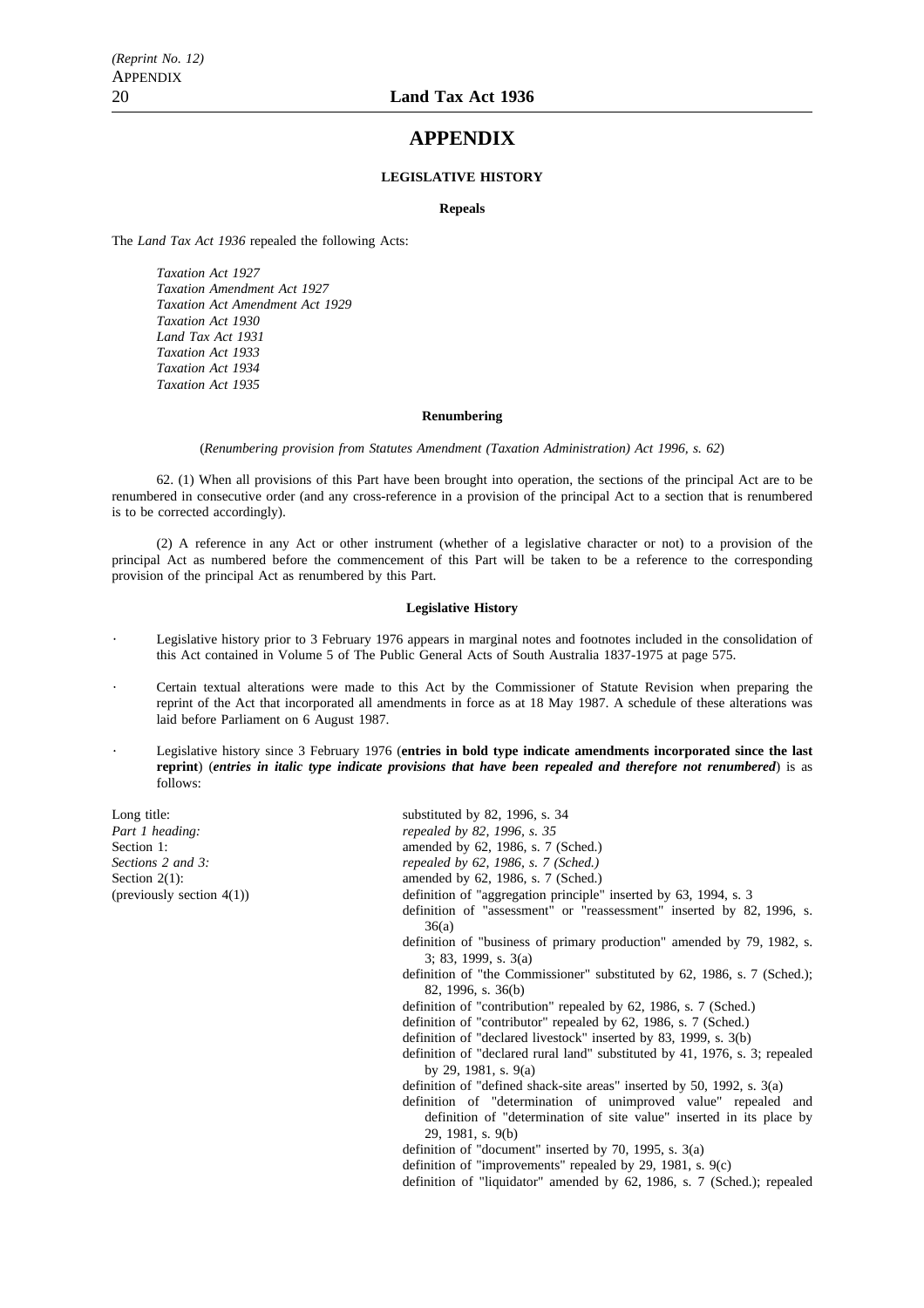by 82, 1996, s. 36(c) definition of "the metropolitan area" substituted by 80, 1983, s. 3; repealed by 44, 1990, s. 3 definition of "owner" amended by 62, 1986, s. 7 (Sched.); 48, 1989, s. 3(a), (b); 50, 1992, s. 3(b), (c) definition of "particular notice" amended by 62, 1986, s. 7 (Sched.); repealed by 82, 1996, s. 36(d) definition of "regulation" deleted in pursuance of the *Acts Republication Act 1967* definition of "retirement village" inserted by 72, 1987, s. 3 definition of "returns" amended by 62, 1986, s. 7 (Sched.); repealed by 82, 1996, s. 36(e) definition of "shack site lease" inserted by 48, 1989, s. 3(c) definition of "site improvements" repealed and definition of "site value" inserted in its place by 29, 1981, s. 9(d) definition of "tax" substituted by 82, 1996, s. 36(f) definition of "taxpayer" amended by 82, 1996, s. 36(g) definition of "taxpayer in a representative capacity" repealed by 82, 1996, s. 36(h) definition of "Treasurer" repealed by 62, 1986, s. 7 (Sched.) definition of "unimproved value" repealed by 29, 1981, s. 9(e) Section 2(2): repealed by 29, 1981, s. 9(f); inserted by 70, 1995, s. 3(b) Section 3: inserted by 82, 1996, s. 37 *Part 2 comprising ss. 4A - 9 and heading amended by 62, 1986, s. 7 (Sched.); 2, 1987, s. 4; repealed by 82, 1996, s. 37 Part 3 heading: repealed by 82, 1996, s. 38* Section 4(1): amended by 41, 1976, s. 4; 32, 1977, s. 3(a)-(c); 61, 1979, (previously section 10(1)) s. 3(a); 79, 1982, s. 4; 62, 1986, ss. 3, 7 (Sched.); 82, 1996, Sched. cl. 3 Section 4(2): substituted by 82, 1996, s. 39 Section 4(3): repealed by 32, 1977, s. 3(d); inserted by 61, 1979, s. 3(b); (previously section 10(3)) amended by 82, 1996, Sched. cl. 3 Section 4(4) and (5): amended by 62, 1986, s. 7 (Sched.) Section 5(2): amended by 82, 1996, Sched. cl. 3 Section 5(3): **amended** by 82, 1996, s. 40(a), Sched. cl. 3 Section 5(4) and (5): substituted by 62, 1986, s. 7 (Sched.) Section 5(6): amended by 62, 1986, s. 7 (Sched.); 71, 1992, s. 3(1) (previously section 10A(6)) (Sched.); 82, 1996, s. 40(b), Sched. cl. 3 Section 5(8): amended by 82, 1996, Sched. cl. 3 Section 5(9): substituted by 62, 1986, s. 7 (Sched.); 71, 1992, s. 3(1) (previously section  $10A(9)$ ) (Sched.); amended by 82, 1996, s. 40(c) Section 5(10): amended by 62, 1986, s. 7 (Sched.) Section 5(11): amended by 79, 1982, s. 5(a), (b); 62, 1986, s. 7 (Sched.); *sepealed by 70, 1995, s. 4(a) Section 10A(12): amended by 62, 1986, s. 7 (Sched.); repealed by 70, 1995, s. 4(b)* Section 5(12): inserted by 79, 1982, s. 5(c); substituted by 72, 1987, s. 4(b) *repealed by 82, 1996, s. 40(d)* 

(previously section 4(2)) (previously section 5)

(previously section 10(2)) (previously section 10(4) and (5)) Section 5: inserted by 61, 1979, s. 4 (previously section 10A) (previously section 10A(2)) (previously section 10A(3)) (previously section 10A(4) and (5)) (previously section 10A(8)) (previously section 10A(10)) (previously section 10A(11))  $\begin{array}{ccc} 72,1987, s. \ 4(a) \ 2,27,1987, s. \ 4(a) \ 7,1992 \end{array}$ (previously section  $10A(12a)$ <br>Section  $10A(14)$ : **Section 5A:** inserted by 27, 2001, s. 4 Section 6: inserted by 38, 1996, s. 9 (previously section 10B) Section 7: substituted by 61, 1979, s. 5; amended by 29, 1981, s. 10;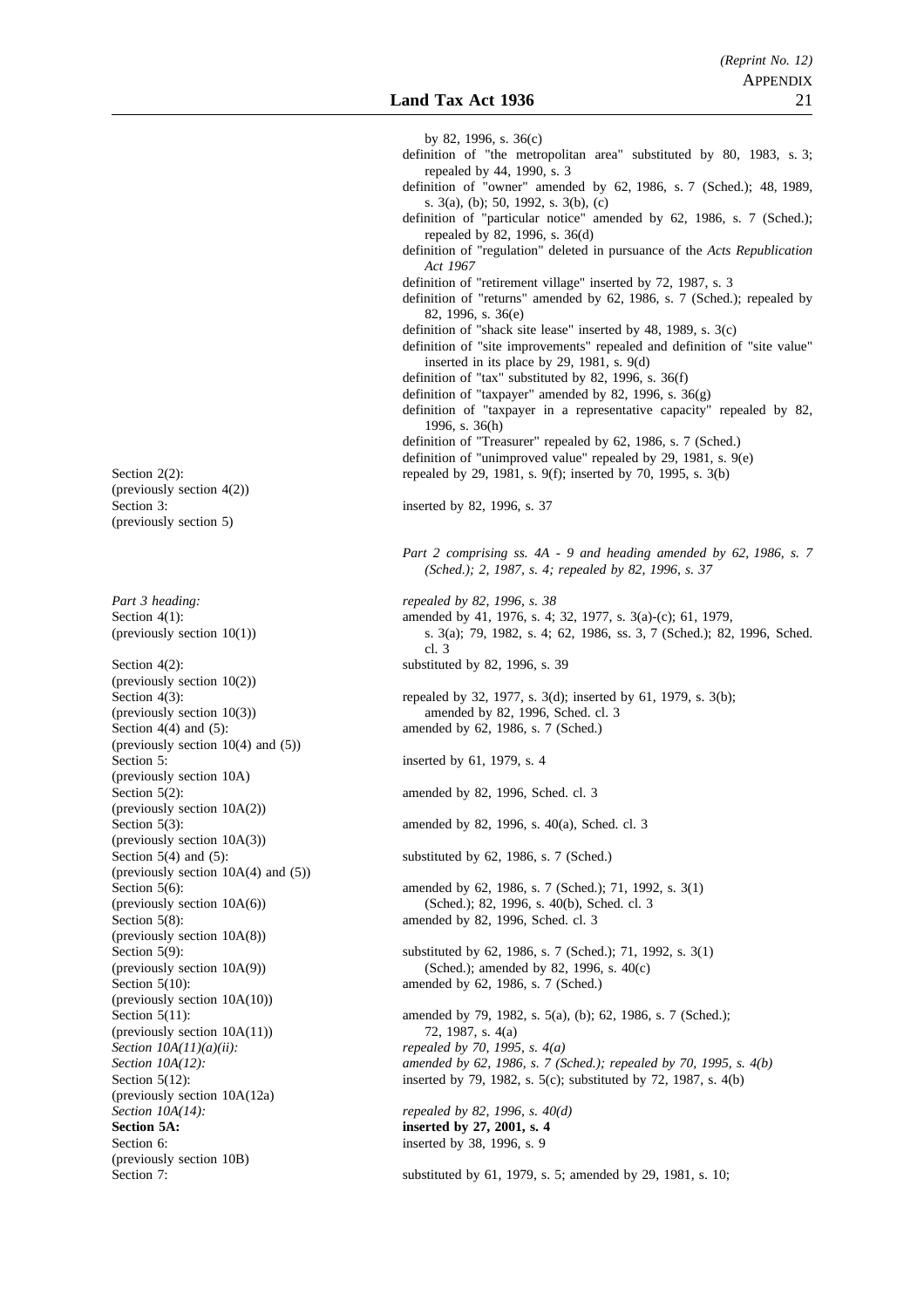(previously section 11) substituted by 62, 1986, s. 4 (previously section  $11(2)$ )<br>Section  $11A$ : *Section 11B: repealed by 41, 1976, s. 5 Section 12(2): repealed by 44, 1990, s. 4(a)* Section 10: inserted by 50, 1992, s. 5 (previously section 12D)  $(\text{previously section } 15(1))$  (Sched.) Section  $12(2)$ : inserted by 79, 1982, s. 7(b) (previously section 15(1a)) Section 13: inserted by 63, 1994, s. 7 (previously section 15A) Section 13(3):<br>Section 13(3a):<br>Section 13(3a):<br>Section 13(3a):<br>Section 13(3a):<br>Section 13(3a): *Section 16: repealed by 79, 1982, s. 8*<br>*Section 19: repealed by 62. 1986. s. 7 Heading preceding section 31: repealed by 82, 1996, s. 42* (previously section 31) Section 14(2): inserted by 82, 1996, s. 43(b)

(previously section 31(2))

### 22 **Land Tax Act 1936**

Section 7(2): amended by 82, 1996, Sched. cl. 3 *Section 11, 1979, s. 6; 29, 1981, s. 11; repealed by 62, 1986, s. 4* Section 8: **amended** by 41, 1976, s. 6; 32, 1977, s. 4; 79, 1985, s. 3; **(previously section 12) amended** by 62, 1986, s. 5 substituted by 62, 1986, s.  $5$ Section 8(1): substituted by 63, 1988, s. 3(a); 48, 1989, s. 4(a); 44, 1990, (previously section 12(1)) s. 4(a); amended by 46, 1991, s. 3; substituted by 50, 1992, s. 4; amended by 77, 1993, s. 3; substituted by 63, 1994, s. 4 *Section 12(5): substituted by 72, 1987, s. 5; 63, 1988, s. 3(b); 48, 1989, s. 4(b); repealed by 44, 1990, s. 4(b) Section 12A: amended by 32, 1977, s. 5; 61, 1979, s. 7; 29, 1981, s. 12; 79, 1982, s. 6; 79, 1985, s. 4; repealed by 62, 1986, s. 6* Section 9C: amended by 41, 1976, s. 7; 32, 1977, s. 6; 29, 1981, s. 13; (previously section 12C) substituted by 62, 1986, s. 7 (Sched.) Section 11: amended by 79, 1985, s. 5(a); redesignated as s. 13(1) in pursuance of the Acts Republication Act 1967; pursuance of the *Acts Republication Act 1967*; amended by 63, 1994, s. 5 *Section 13(2): amended by 79, 1985, s. 5(b); repealed by 78, 1986 (Sched. 5)*<br>Section 12(1): **amended by 79, 1982, s. 7(a); substituted by 62, 1986, s. 7** amended by 79, 1982, s. 7(a); substituted by 62, 1986, s. 7 *Section 15(2): substituted by 79, 1982, s. 7(c); amended by 62, 1986, s. 7 (Sched.); repealed by 63, 1994, s. 6 Section 15(3): inserted by 79, 1982, s. 7(c); amended by 50, 1992, s. 6; repealed by 63, 1994, s. 6 Section 15(4) - (6): inserted by 79, 1982, s. 7(c); repealed by 63, 1994, s. 6* inserted by 81, 1997, s.  $2(b)$ *Section 19: repealed by 62, 1986, s. 7 (Sched.)*<br> *Part 4 heading: repealed by 82, 1996, s. 41 Prepealed by 82, 1996, s. 41* Section 14: amended and redesignated as s. 31(1) by 82, 1996, s. 43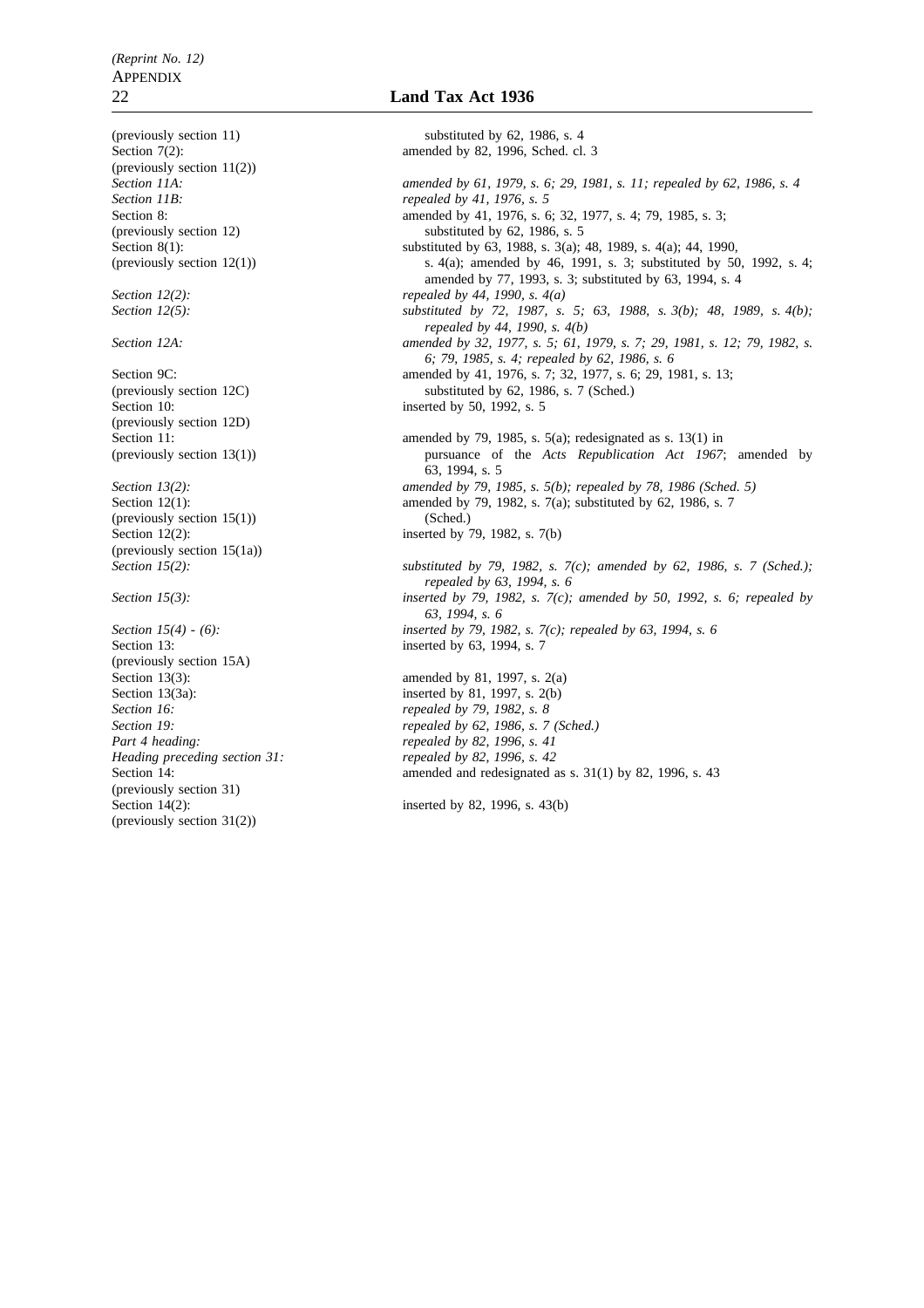(previously section 32(2)) *Heading preceding section 34: repealed by 82, 1996, s. 46* (previously section 34) Section 17(1): amended by 82, 1996, s. 48 (previously section 35(1)) (previously section  $35(2)$ ) s. 48 Section 18: substituted by 32, 1977, s. 7 (previously section 42) (previously section 42(1)) *Sections 43 and 44: repealed by 32, 1977, s. 7 Part 6 heading: repealed by 82, 1996, s. 50 Heading preceding section 56:* repealed by 82, 1996, s. 51 (previously section 56)<br>Sections 56A and 57: *Heading preceding section 59: repealed by 82, 1996, s. 53* (previously section 62) Section 20(1): amended by 82, 1996, s. 54 (previously section 62(1)) (previously section 65) s. 55 Section 22(2): inserted by 38, 1996, s. 10 (previously section 66(2)) Section 23: inserted by 79, 1982, s. 15 (previously section 66A) (previously section 66A(4)) *Section 67: repealed by 82, 1996, s. 58*

Section 15(1): amended by 79, 1982, s. 9; substituted by 62, 1986, s. 7 (previously section  $32(1)$ ) (Sched.); amended by 82, 1996, s. 44(a) Section 15(2): amended by 62, 1986, s. 7 (Sched.); 82, 1996, s. 44(b) *Section 33: amended by 79, 1982, s. 10; substituted by 62, 1986, s. 7 (Sched.); repealed by 82, 1996, s. 45* Section 16: substituted by 79, 1982, s. 11; amended by 82, 1996, s. 47 Section 17(2): substituted by 62, 1986, s. 7 (Sched.); amended by 82, 1996, *Section 36: amended by 79, 1982, s. 12; repealed by 62, 1986, s. 7 (Sched.) Sections 37 - 39: repealed by 62, 1986, s. 7 (Sched.) Section 40: substituted by 62, 1986, s. 7 (Sched.); repealed by 82, 1996, s. 49 Section 41: amended by 79, 1982, s. 13; repealed by 62, 1986, s. 7 (Sched.)* Section 18(1): amended by 62, 1986, s. 7 (Sched.); 82, 1996, Sched. cl. 3 Section 19: **amended** by 29, 1981, s. 14; substituted by 82, 1996, s. 52 *Sections 56A and 57: amended by 62, 1986, s. 7 (Sched.); repealed by 82, 1996, s. 53 Section 58: substituted by 62, 1986, s. 7 (Sched.); 46, 1991, s. 4; repealed by 82, 1996, s. 53 Section 58A: amended by 62, 1986, s. 7 (Sched.); repealed by 82, 1996, s. 53 Section 58B: amended by 55, 1977, s. 9; repealed by 78, 1986 (Sched. 5) Section 59: substituted by 62, 1986, s. 7 (Sched.); repealed by 82, 1996, s. 53 Section 61: amended by 62, 1986, s. 7 (Sched.); repealed by 82, 1996, s. 53* Section 20: substituted by 62, 1986, s. 7 (Sched.) *Sections 63 and 64: repealed by 62, 1986, s. 7 (Sched.)* Section 21: substituted by 62, 1986, s. 7 (Sched.); amended by 82, 1996, Section 22: **amended by 79, 1982, s. 14; substituted by 62, 1986, s. 7** (previously section  $66(1)$ ) (Sched.); redesignated as s.  $66(1)$  by 38, 1996, s. 10; amended by 82, 1996, s. 56 Section 23: came into operation 8 December 1983: *Gaz*. 8 December 1983, p. 1616 Section 23(4): amended by 62, 1986, s. 7 (Sched.); 82, 1996, s. 57